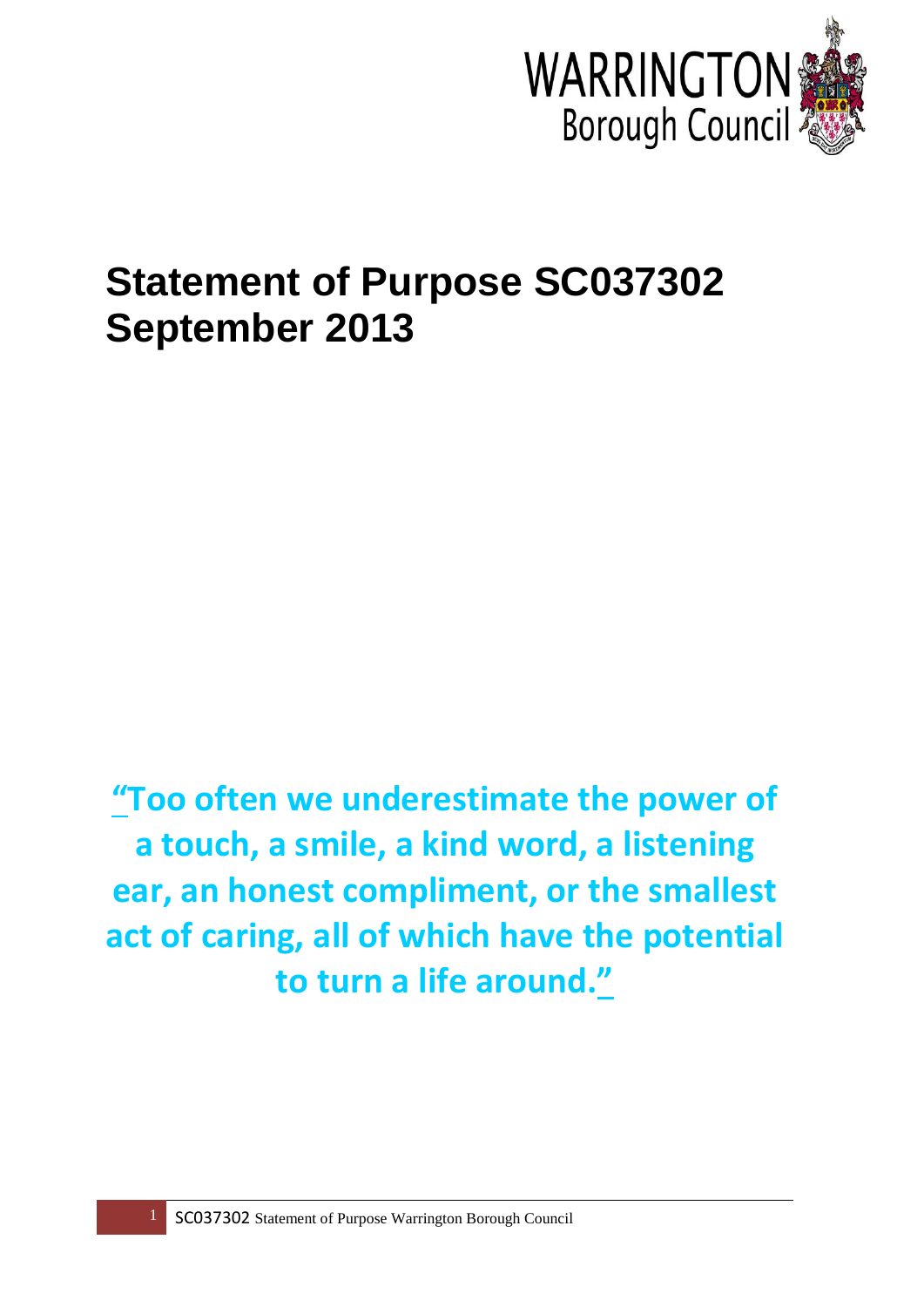### **STATEMENT OF PURPOSE**

**RESPONSIBLE INDIVIDUAL:** Paul Connolly

 Assistant Director Families and Wellbeing

**CONTACT ADDRESS:** Children and Young People's Services Directorate New Town House Buttermarket Street Warrington WA1 2NJ 01925 443900

**REGISTERED MANAGER:** Clare Elizabeth Pickering

**September 2013 Revised November 2013 Revised January 2014 Revised March 2014 August 2014 Revised February 2015 Revised April 2015**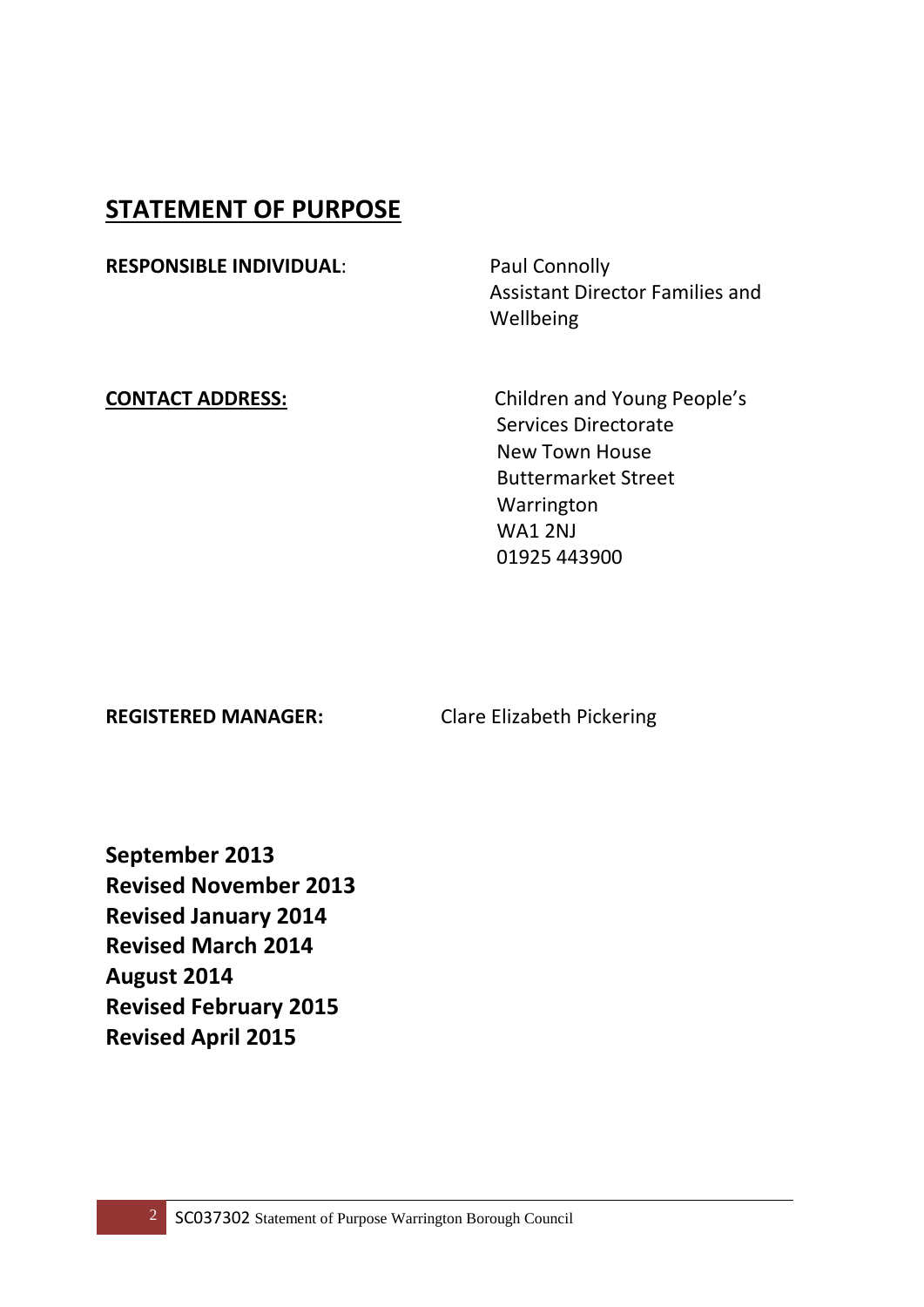#### **Persons to whom this statement is to be made available are:**

- a) The person in charge of the children's home
- b) The people who are employed to work in the home
- c) The children and young people who live in the home
- d) The parent (s) or person (s) with parental responsibility for the child or young person.
- e) The social worker that holds case responsibility for a child or young person who is planning to live at the home
- f) Ofsted

g) Regulation 45 Visitor

#### **The Care Standards Act 2000**

The Care Standards Act 2000 requires the Provider of any Children's Home to meet National Minimum Standards. A copy of the Care Standards Act can be made available to parents, carers, children and young people as a guide to what services and level of care they can expect to be provided with.

The Statement of Purpose makes reference to the Care Standards Act; this is highlighted on the Contents Page.

#### **Ofsted**

Ofsted are responsible for ensuring that the Home operates within the Care Standards Act 2000 and that the home meets the Requirements of the Quality Care Standards 2015

The inspectors have the responsibility to inspect SC037302 twice a year and report their findings in line with evidence from visual observation; written documentation; discussion with young people, staff and management; and feedback from parents and other professionals. They operate as a registration and regulatory body, with the responsibility to ensure the standard of care within all the homes where young people reside, is safe and providing the service to the young people that give them every opportunity in line with their own abilities as they develop into adult life.

Ofsted can also support complaints or comments. The regional office can be contacted at:

### **Ofsted Children's Rights Officer**

Store Street 125 Kingsway Manchester London M1 2WD

Piccadilly Gate **Aviation House**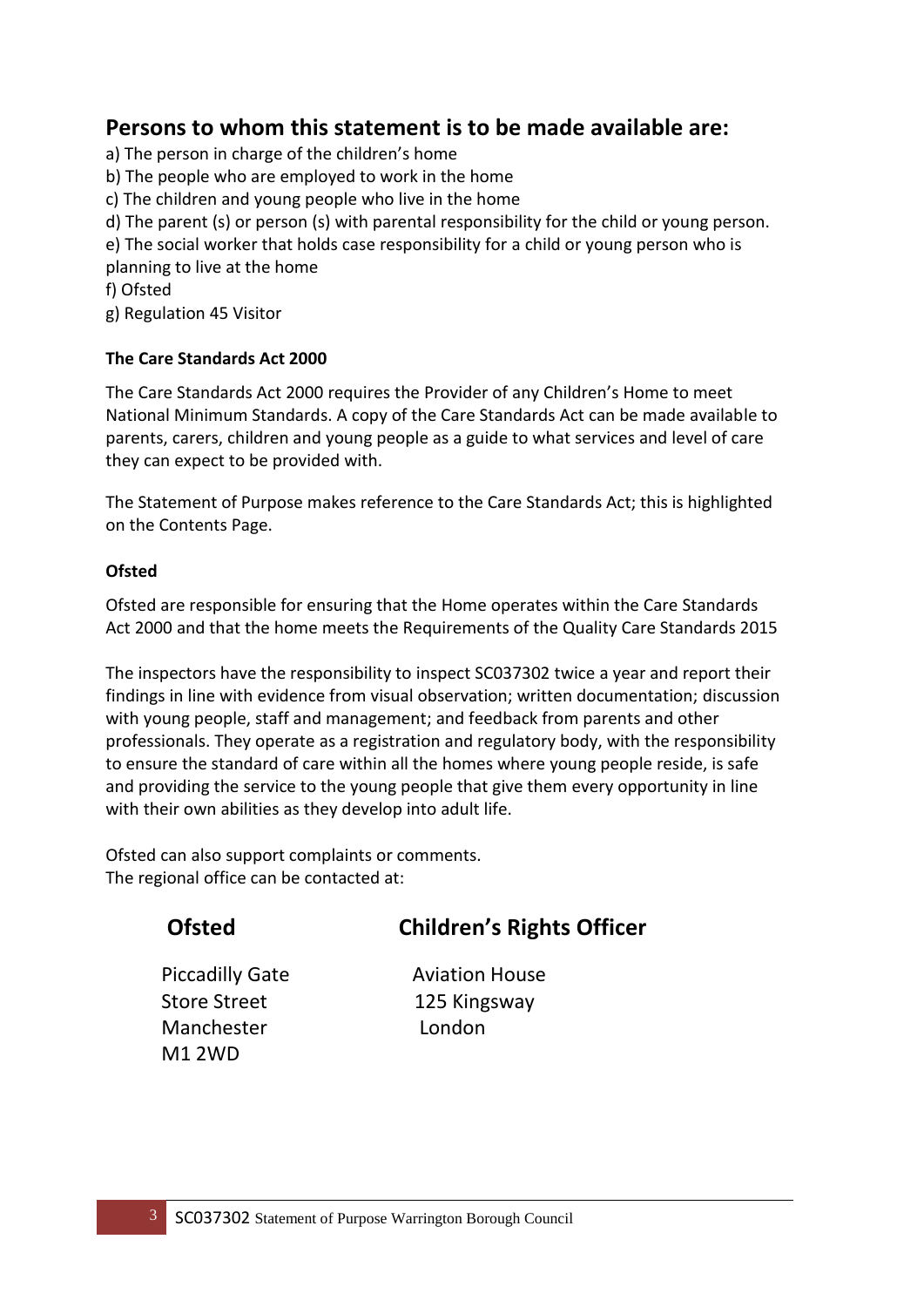#### **Tel: 0300 123 1231**

#### **The Responsible Individual is:**

**Paul Connolly**

#### **The Registered Manager is:**

Clare Elizabeth Pickering

#### **Qualifications**

BA Hons Sociology and Social Policy Post Graduate Diploma in Social Work NVQ 3 and 4 in Caring for Children and Young People NVQ 5 in Residential Management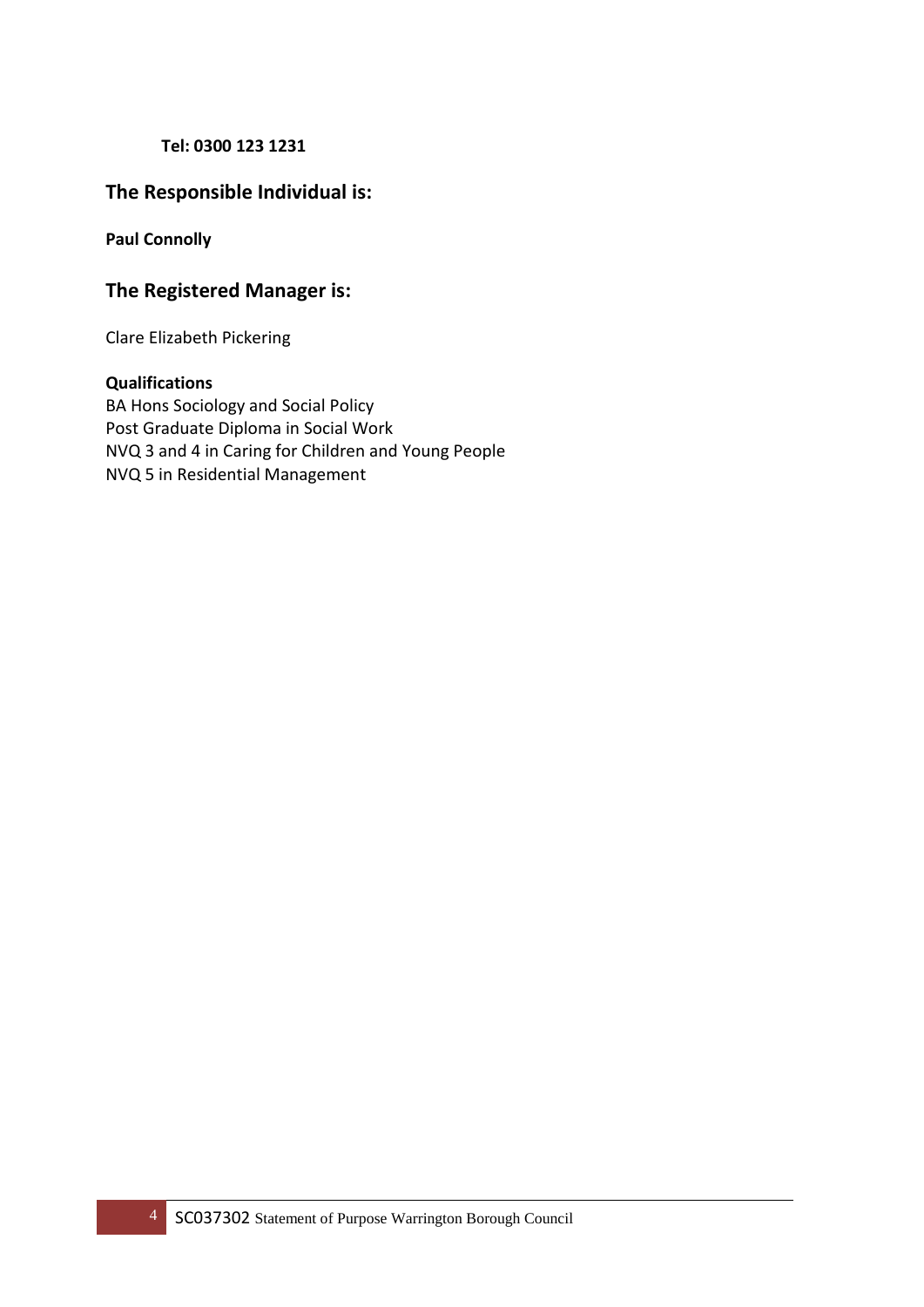| <b>Contents:</b>                                                                                                                      |                                                                                                                                                                          | Page |
|---------------------------------------------------------------------------------------------------------------------------------------|--------------------------------------------------------------------------------------------------------------------------------------------------------------------------|------|
| intended to care for.                                                                                                                 | <b>Quality and Purpose of Care</b><br>1. Statement of the range of needs of the children for whom the home in                                                            | 8    |
| 2. Ethos.                                                                                                                             |                                                                                                                                                                          | 8    |
|                                                                                                                                       | 3. A description of the accommodation offered by the children's home, including-                                                                                         | 11   |
| (a)                                                                                                                                   | how accommodation has been adapted to the needs of children cared<br>for by the children's home;                                                                         | 11   |
| (b)                                                                                                                                   | the age range, number and sex of children for whom it is intended that<br>accommodation is to be provided;                                                               | 11   |
| (c)                                                                                                                                   | the type of accommodation, including sleeping accommodation.                                                                                                             | 11   |
|                                                                                                                                       | 4. Description of the location of the home.                                                                                                                              | 12   |
| activities.                                                                                                                           | 5. The arrangements for enabling children to enjoy and achieve, including how the<br>children's home promotes their participation in cultural, recreational and sporting | 13   |
|                                                                                                                                       | 6. Details of who to contact if a person has a complaint about the home and how the<br>person can access the home's complaints policy.                                   | 14   |
| 7. Details of how a person, body or organization involved in the care or protection of a<br>child can or behaviour management policy. |                                                                                                                                                                          | 15   |
|                                                                                                                                       | <b>Views, wishes and feelings</b>                                                                                                                                        |      |
| quality of their care.                                                                                                                | 8. A description of the home's policy and approach to consulting children about the                                                                                      | 16   |
| 9. A description of the home's policy and approach in relation to-                                                                    |                                                                                                                                                                          | 17   |
| (a) anti-discriminatory practice in respect of children and their families and                                                        |                                                                                                                                                                          |      |
| (b) children's rights                                                                                                                 |                                                                                                                                                                          | 18   |
| <b>Education</b>                                                                                                                      |                                                                                                                                                                          |      |
|                                                                                                                                       | 10. Details of provision to support children with special educational needs.                                                                                             | 19   |

11. Where the children's home is registered as a school, details of the curriculum provided by the children's home and the management and structure of the 19 19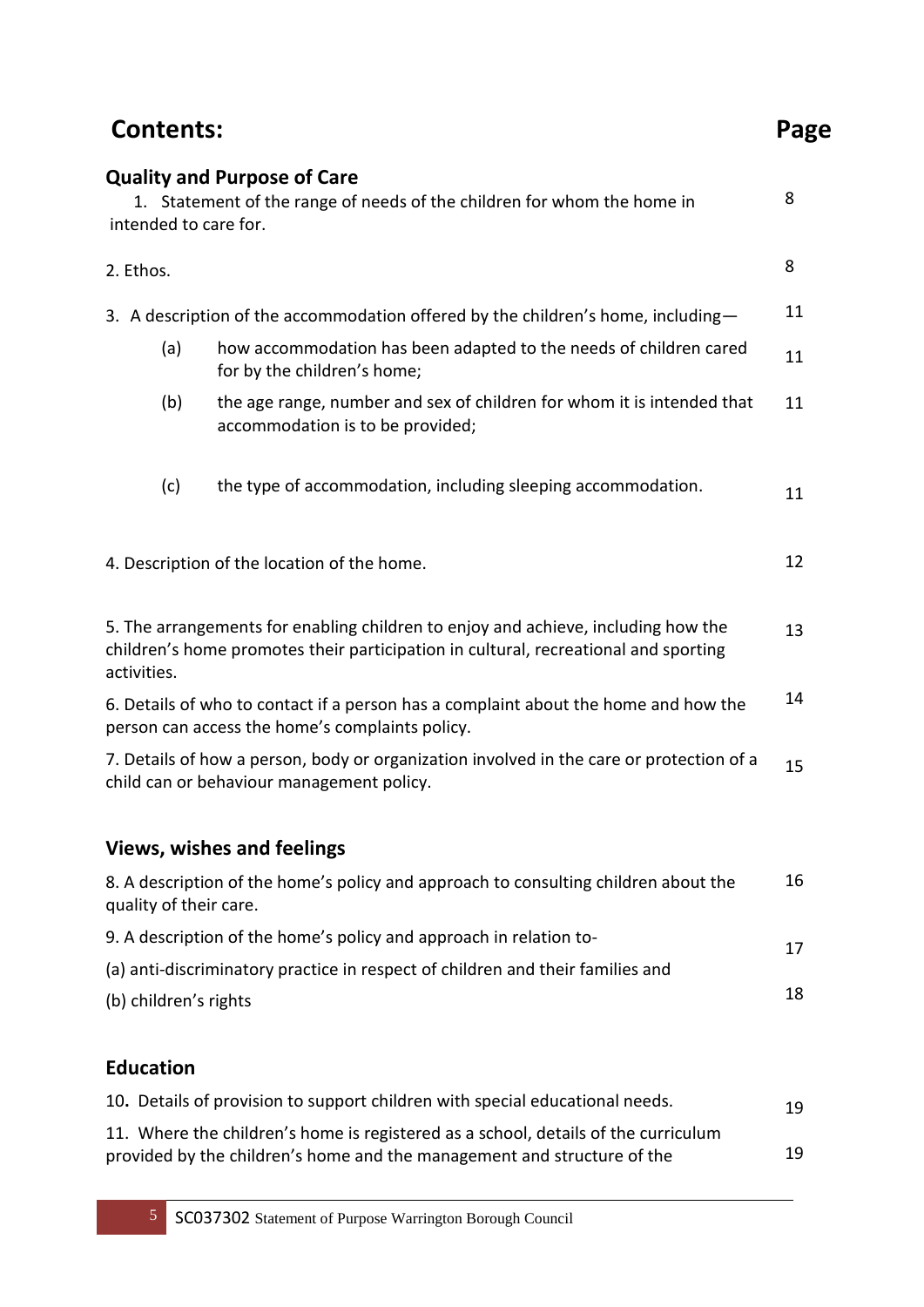arrangements for education.

12. Where the children's home is not registered as a school, the arrangements for children to attend local schools and the provision made by the children's home to promote the educational achievement. 19

### Enjoyment and Achievement

13. The arrangements for enabling children to take part in and befit from a variety of activities that meet their needs and develop and reflect their creative, intellectual, physical and social interests and skills. 21

### Health

|     | 14. Details of any health care or therapy provided, including-                    | 22 |
|-----|-----------------------------------------------------------------------------------|----|
| (a) | details of the qualifications and clinical supervision of the staff involved;     |    |
| (b) | information about-how the children's home measures the                            | 24 |
|     | effectiveness of its approach; the evidence referred to by the children's home to |    |
|     | demonstrate the effectiveness of this.                                            |    |

24

### Positive Relationships

15. The arrangements for promoting contact between children and their families

### Protection of Children

Details of the children's home's policies for safeguarding children, preventing bullying and the missing child policy. 25

### Behaviour Management

|                    | 16. A description of the children's home's monitoring and surveillance of children                                          | 29 |
|--------------------|-----------------------------------------------------------------------------------------------------------------------------|----|
| information about- | 17. Details of the children's home's approach to behavioural support, including                                             | 29 |
| (a)                | the children's home's approach to the use of restraint with respect to<br>children accommodated there;                      | 29 |
|                    | (b) how persons working in the children's home are trained in the use of<br>restraint and how their competence is assessed. | 32 |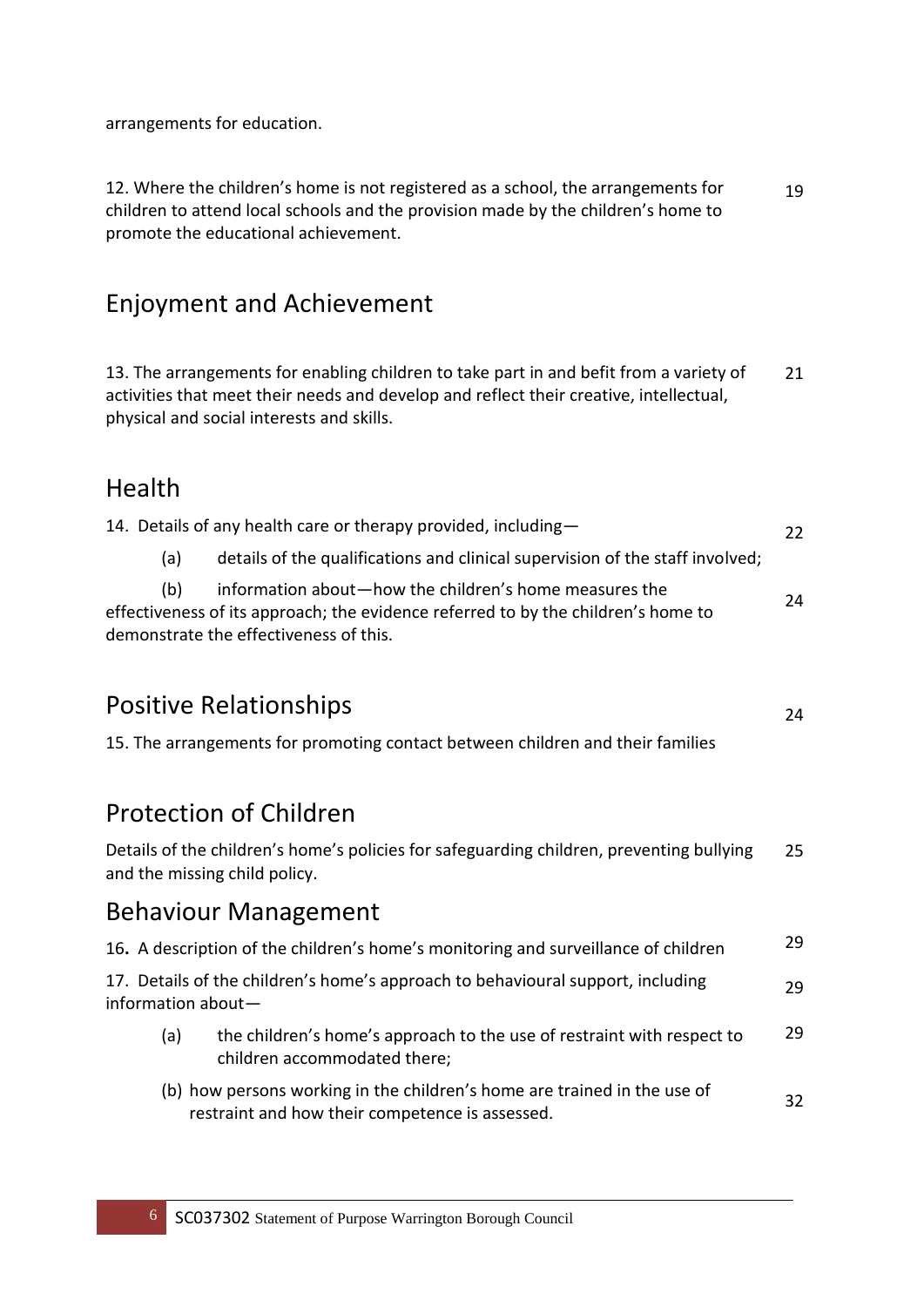### Leadership and Management

18. The name and work address of-

- (a) the registered provider
- (b) the responsible individual
- (c) the registered manager

19. Details of the experience and qualifications of staff working at the children's home, including any staff commissioned to provide education and health care. 36

20. Details of the management and staffing structure of the home, including arrangements for the professional supervision of staff.

21. If the staff are all of one sex, or mainly of one sex, a description of how the home promotes appropriate role models of both sexes.

### Care Planning

22. Any criteria used for the admission of children to the home, including any policies and procedures for emergency placements.

38

36

33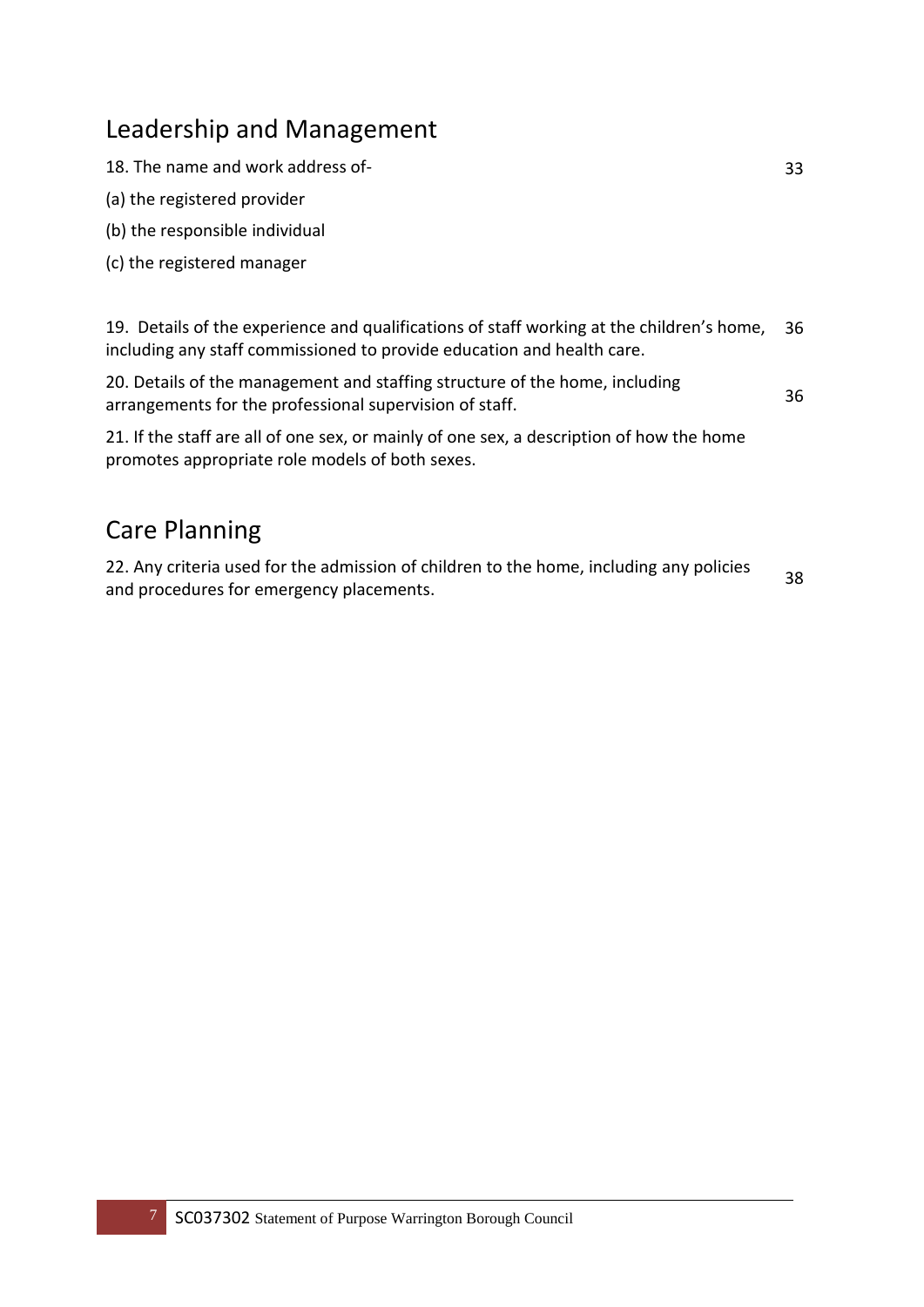### **Quality and Purpose of Care**

#### **A statement of the range of needs of the children for whom it is intended that the children's home is to provide care.**

SC037302 provides residential care for a maximum of three young people at any one time; we care for young people of both genders up to the age of their 18th birthday. The home is registered under the category of caring for young people with emotional and behavioural difficulties and provides residential care 24 hour 365 days a year. The service is run by staff that have undergone all safer recruitment checks. The team holds the responsibility of caring for the young people and providing a stimulating, nurturing home, where young people feel they can be themselves and feels safe.

Young people are welcome from any cultural or religious background providing the home can meet the holistic needs of each individual young person.

Prior to admission the young people who live at SC037302 will have been assessed as being in need of a period of stability in a caring and nurturing environment. Before a new young person moves in to SC037302, careful consideration will be given to the needs of the current resident and the impact the new young person may have on their development, this is completed through the impact risk assessment process by the Registered Manager of the home.

The aim and purpose of the home is to provide a safe environment where young people can grow, develop and reach their full potential; in order to prepare them for their adult life.

#### **Details of the children's home's ethos, and the outcomes that the children's home seeks to achieve and its approach to achieving them.**

We believe that SC037302 provides a stable, nurturing and welcoming, homely atmosphere, and ensures that the young people is at the centre of all we do.

We recognise and understand that many young people require boundaries to help them feel safe and secure, giving them confidence to make informed choices and to express their feelings and emotions without fear of repercussion from those who care for them.

We also ensure that each individual young person's views are actively listened to and respected and their feelings and thoughts are taken into account when making decisions about their care, and the home.

We believe everyone has the right to feel safe and be valued for the person they are and not discriminated against for any reason.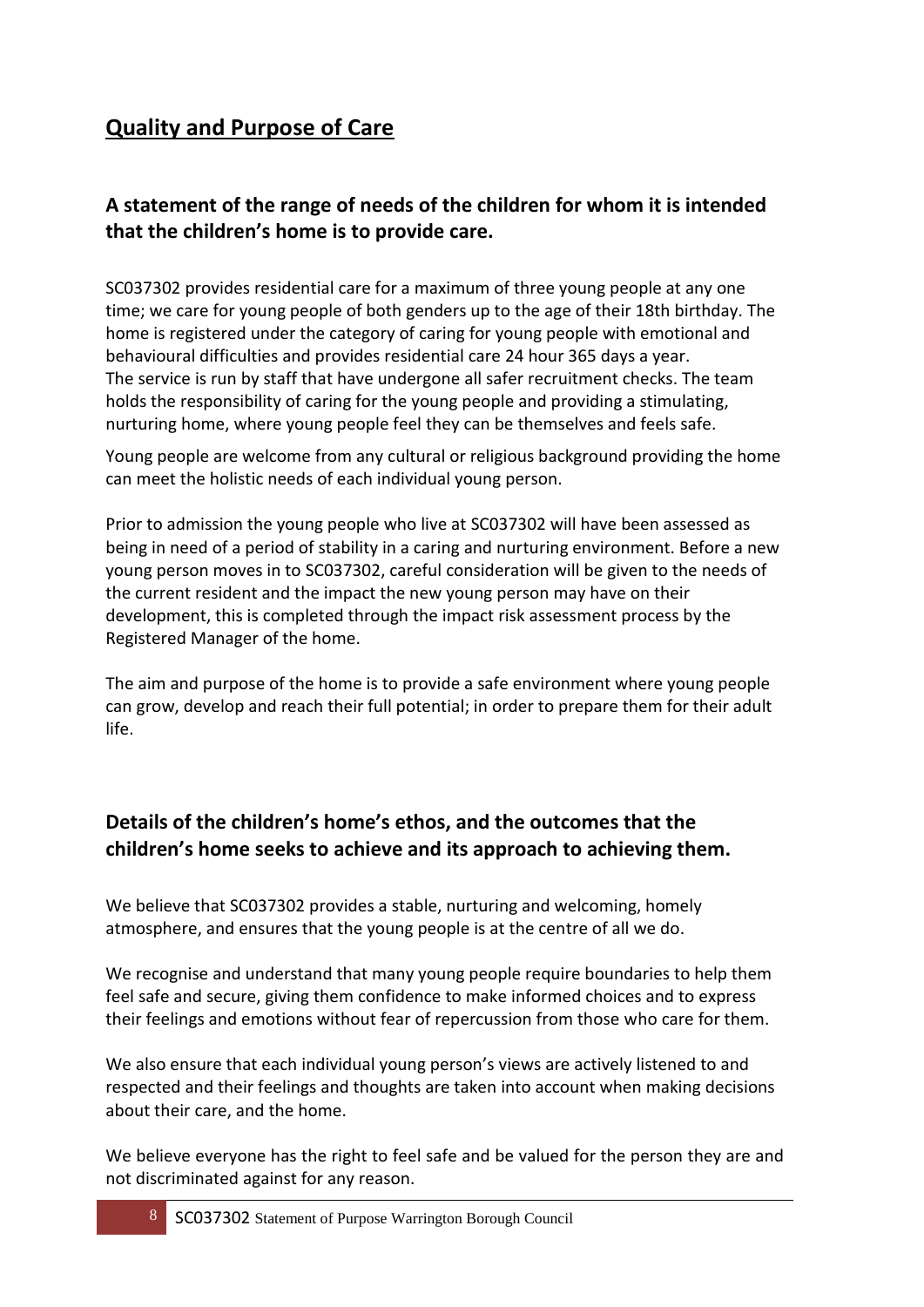We acknowledge that everyone has their own individuality and we respect racial, religious, cultural, dietary, health, educational, employment, gender, sexuality, social and spiritual needs and ensure that these needs are being met and fulfilled.

The professionally trained staff team work to empower young people to make informed choices and decisions in their lives and to work towards independence in preparation for adult life.

The ethos of the home is to provide a service which is transparent so that young people feel that the staff can be trusted to care for them in an open and empathetic way.

Our overall purpose is therefore, to provide a safe, high quality service which is a warm, nurturing and empowering environment for young people to live in and to move successfully on from, when they are ready to do so.

We believe that young people who live at SC037302 should be supported by an empathetic and caring staff team who provide a stable welcoming homely atmosphere, with a nurturing ethos where young people are at the centre of all we do.

Young people and their families are advised and supported during any proposed changes to the young person's care plan. Reasons for the changes are explained in an appropriate manner in which all parties can understand the reason for the proposed changes and have opportunity to respond.

The adults who work at SC037302 will act as positive role models for the young people demonstrating in their daily practice positive principals and not imposing their personal beliefs or opinions onto the young people they care for.

Each young person should be given the opportunity to build positive relationships with staff and other professionals and experience activities that will remain as a positive memory as they progress into adult life.

Everyone has the right to keep their own possessions safely and all personal items kept private unless the young person wishes to share with friends, family or staff. This will be over seen with a view to safeguarding the young person and in line with the law.

We aim to provide a friendly and professional nurturing environment that provides the foundation for safeguarding young people in our care endorsing equality and diversity and the individual rights of each young person.

At SC037302 we provide an accepting multicultural and diverse environment and encourage positive human relationships within the home, the community and the wider society.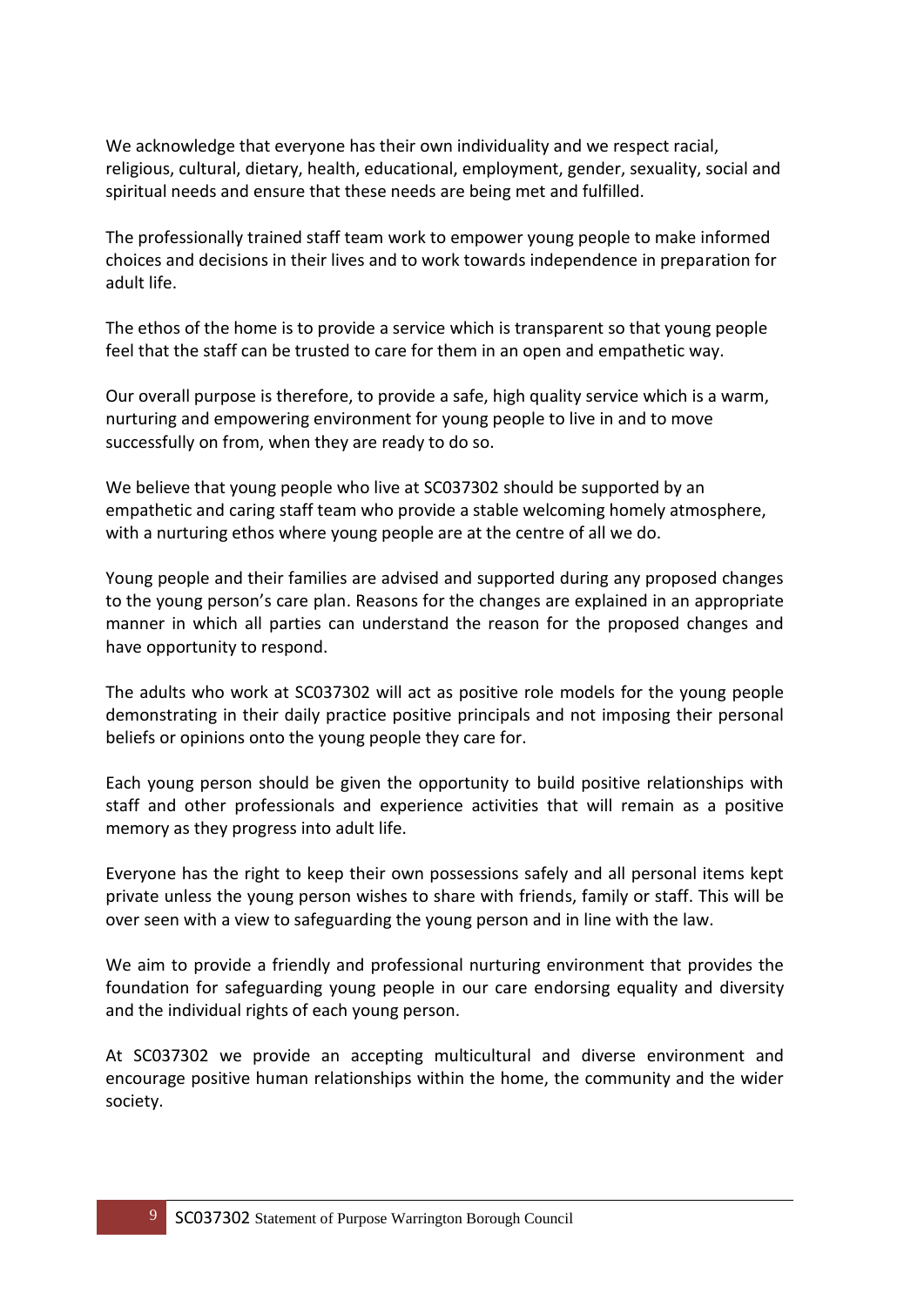We advocate strongly, the need to assist young people to build their self-confidence and feeling of self-worth and to support them to become a valued member of the local community and the wider society, giving young people support and encouragement to integrate with the local community and build positive relationships in preparation for their future.

Our main objective is that young people are prepared physically, emotionally, socially and educationally to return where possible to their own family, a foster family or to prepare for adult life and independence.

At SC037302 we provide each young person with an individual person centred care programme and risk assessment, to ensure that all their needs are not just met, but exceeded. Each individual young person will have had opportunity to input to their programme and staff will ensure an emphasis on nurturing, support and guidance to meet their individual needs and wishes, this will make sure that that the young person has a sense of ownership about information that is written about them.

We will also seek to promote and encourage individual self-worth, self-confidence, selfreliance, maturity and motivation in preparation for the young person's future development. Where young people may find some or all of these areas difficult staff and other professionals will work in partnership with the young person to help them gain confidence and reach their goals.

We will promote life skills opportunities in relation to each young person's choice of employment or education provision in line with their ability. Staff will support young people to achieve positive outcomes and where they face difficulty will encourage them to succeed working in partnership with other professionals where required.

Throughout a young person's stay at SC037302 any specific work will be assessed and re viewed, where appropriate outcomes will be discussed with them, their families or significant adults in order to move forward with their care plan. Each individual will be given an opportunity to respond as appropriate and their opinions will be valued and respected.

We work with other professionals to ensure that the young people have access to the best possible health care taking into consideration each element of their health including emotional, physical, sexual and psychological health.

Young people will be supported and encouraged to take responsibility for their health with discussions around prevention of illness in addition to treatment of any current conditions.

Partnership working with the individual young person, family and other professionals is promoted to ensure holistic care is provided which supports the young person in their own identified areas of need.

Below is a list of some of the services we work in partnership with: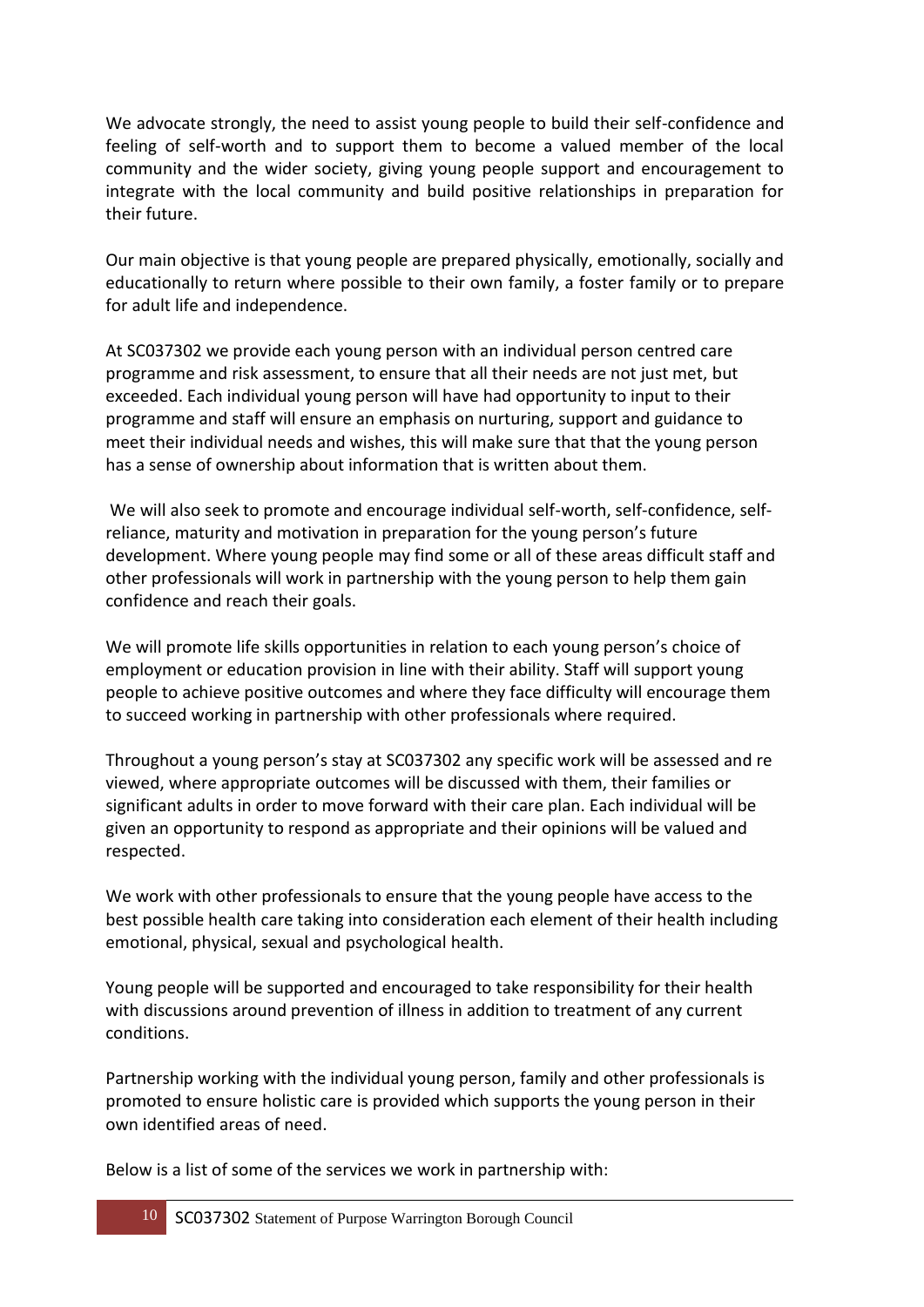- Connexions
- Young Person's Drug and Alcohol Team
- Youth Service.
- Youth Offending Team
- Children's Rights Service
- Child and Adolescent Mental Health Services.
- Pupil Referral Unit.
- Advocacy Services.
- Catch22
- NYAS
- Police and Community Support Officers
- Social Work Teams
- Fducation and Inclusion Service
- Youth Advice Service
- Children in Care Nurse
- Community groups and services.

Here at SC037302 we encourage each young person to identify their own choice of recreational activities and support and motivate them to become involved in community groups in line with their personal choices, with the fundamental aim being to encourage interaction and enhance confidence, together with assisting with physical and emotional development and building of positive relationships.

The staff team, who are professionals in their own right, take responsibility for the detailed care of the young person. In the interest of partnership working they may ask other professionals to contribute to the young person's care plan and risk assessments which when written will be agreed by all parties.

#### **Accommodation we provide**

SC037302 is designed as a domestic setting consisting of:

One Floor which includes a large well decorated lounge going out onto the garden, large airy dining room, a large modern kitchen, small toilet, computer room, large bathroom, with shower, bath toilet and sink, 3 young people's bedrooms all with fitted wardrobes, one staff bedroom, one office and second sleep in room and an outside garden and courtyard.

All the young people's bedrooms have large built in wardrobes, and a chest of drawers and a TV fitted to the wall. Young people are encouraged to choose the furnishing for their rooms and personalise their space with pictures, cushions and personal possessions.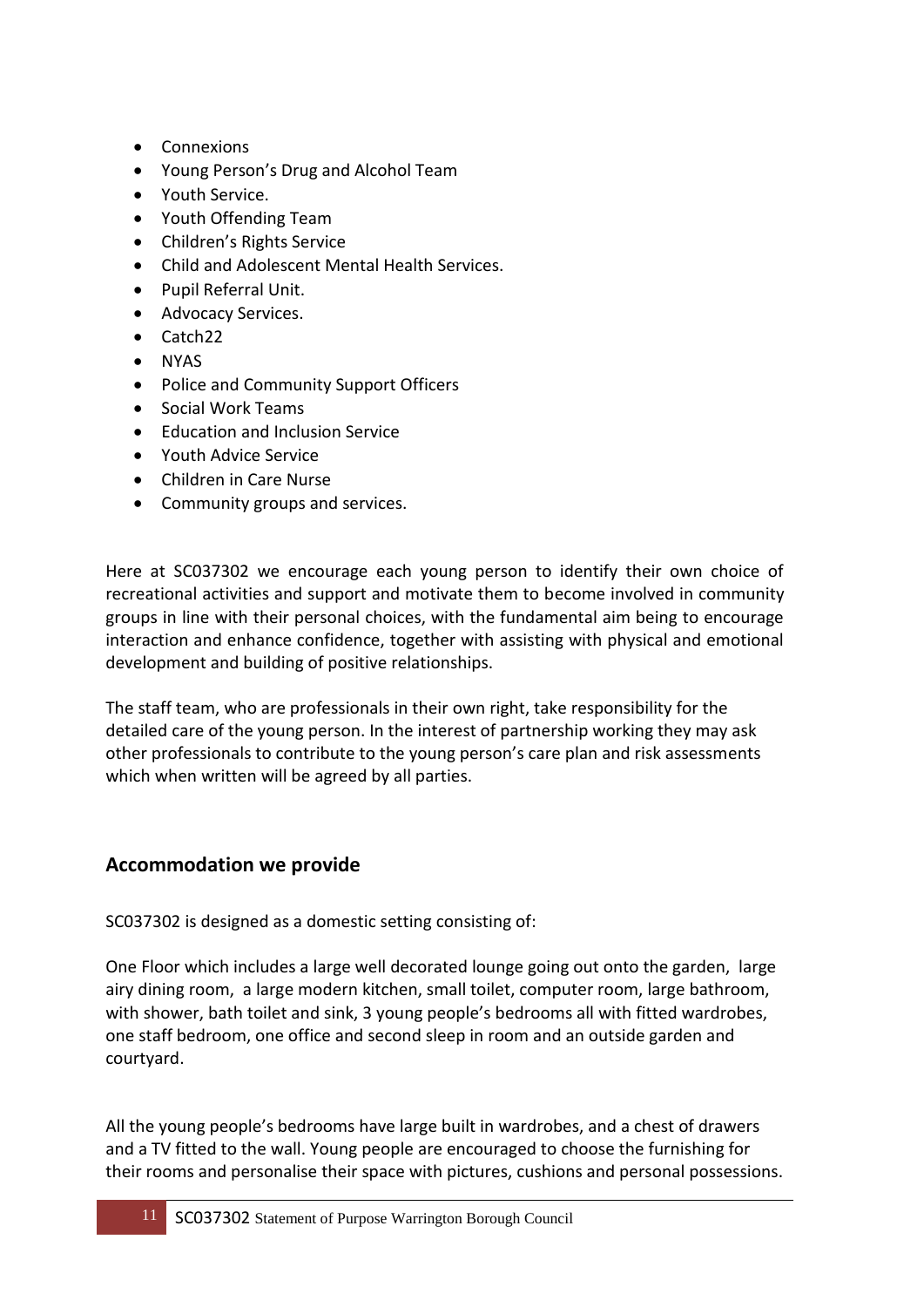On the door of each bedroom alarms are fitted to alert staff that these doors have been opened, the alarms do not make noise outside in the hallway but do in the staff sleep in room next door to bedroom two

The communal areas have a variety of fixtures and fittings which are modern and all meet health and safety requirements. There is a cordless phone for the use of the young people and staff.

The young people have access to a computer, in the computer room which has internet security protection.

The dining area has a table which young people can use when being supported to complete homework and is away for the disruption of the T.V.

SC037302provides residential care for a maximum of three young people at any one time; we can care for both girls and boys up to the age of 18 years.

SC037302is situated in the residential area of Old Hall in Warrington.

The home is situated in an area which hosts a variety of schools including state education in primary and secondary education together with schools for designated religions and alternative education provision for meeting the needs of young people with special educational needs.

 In the event of emergency the hospital is approximately 1 miles and the local GP and dental services are within walking distance.

 The town also has three education provisions for young people above the age of 16 years which cater for academic and vocational qualifications.

 The home is approximately one mile away from the town centre. The town has many of the large department stores as well as small individual shops.

There is a large supermarket within walking distance and also a variety of other shops with and cinema and a bowling alley 5 minutes away.

 The local motorway network includes the M6, M56 and M62 which makes access from all parts of the country easily accessible. Local buses run to the town centre every fifteen minutes.

 Local facilities also include a local library, museum, indoor ice skating rink, ten pin bowling, go karting, rugby and football stadiums and a community hall which houses concerts and local theatre productions.

#### **There is an in-depth locality report for SC037302 located in the office at SC037302.**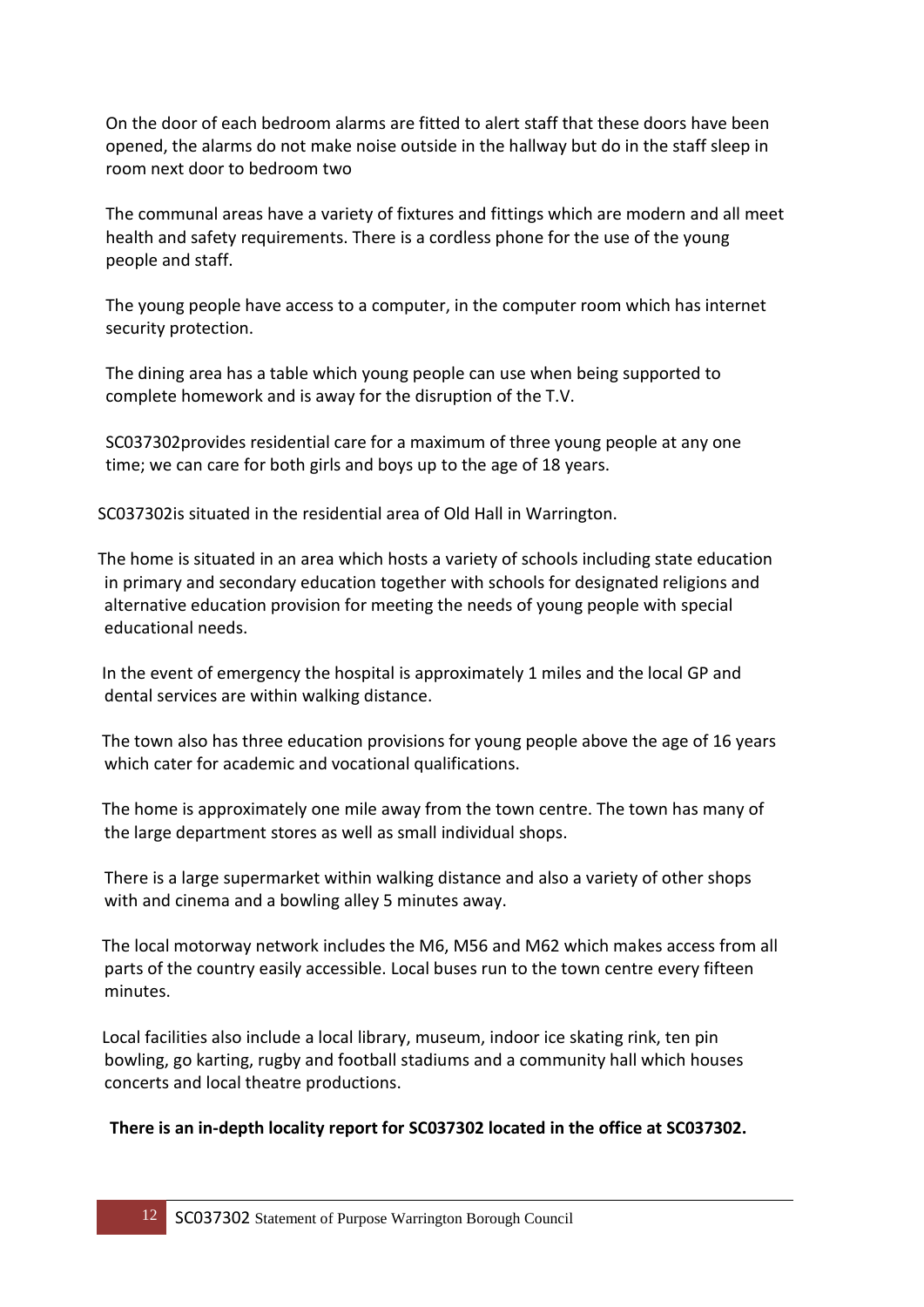The home is decorated to a very high standard and provides young people with the opportunity to relax within a homely environment. There are a variety of indoor recreational activities including T.V. DVD, Wii, board games, PC and arts and crafts. The young people have their own lockable bedrooms. Each young person will be given their own key. In addition to the locked door young people also have a lockable space to keep all their personal possessions. Each young person has the ability to decorate their room to their own individual style, and rearrange the room how they would like it.

If a young person comes in an emergency, but the young person feels happy at SC037302 and we all feel that we can care for them then, then after a month, they will be given a £70 for new bedding curtains and some pictures to make their bedroom feel more personal to them.

Young people will be made aware that if there are reasons to believe that they have substances or articles in their rooms which are illegal or harmful, or if it is believed that they are keeping something that does not belong to them, staff have permission to search their room. This will happen when the young person is present and the outcome will be recorded.

Upon admission young people will be advised that staff have a responsibility and duty of care and if it is considered that their bedroom is in need of being cleaned to meet health and safety requirements or in the event of an emergency staff will enter a young person's room after knocking and inform them they are about to enter.

The staff at the home do not deliver any form of personal care therefore under normal circumstances staff are not permitted in the bathroom or toilet area with a young person. However in the event of an emergency, where a member of staff believes a young person is in immediate danger, they may be expected to enter the bathroom provided that they have knocked the door and given the young person time to respond.

Young people are welcome to invite visitors and, where possible, privacy will be given for such visits.

The home has two toilets to ensure that there is always one accessible for the young person to use, as we can care for three young people at a time. There are also 2 garden areas so that the young people have suitable space to spend time with their friends or family.

### **The arrangements for supporting the cultural, linguistic and religious needs of children accommodated in the children's home.**

Prior to coming to live at SC037302 careful consideration will be given to any additional requirements in relation to race, religion, culture or methods of communication. Any additional support which is identified will be explored to ensure that the service can be delivered prior to the acceptance of the referral for placement. No young person will be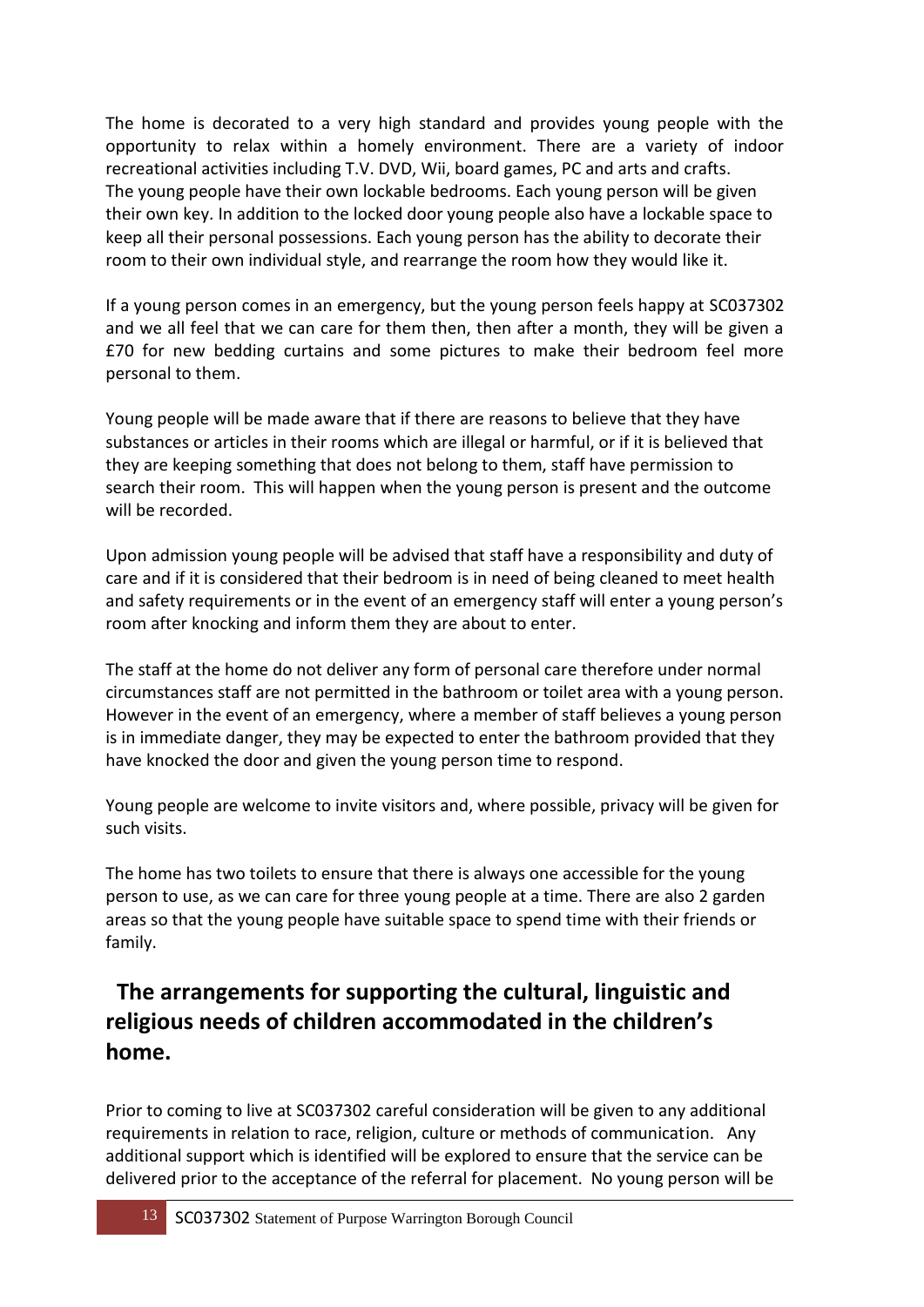pressured to belong to any faith or to visit any place of worship should they choose not to, however in the event of a young person taking the decision to follow their religious denomination staff will facilitate and support this.

To promote an understating of the diverse society that we live in, theme nights will be arranged. However participation in this activity is at the choice of each young person. Any dietary requirements based upon religions grounds will be adhered to. In addition to this, young people will be offered support to access multi-cultural events within the community. Advice regarding preparation of meals, and attending religious festivals or places of worship will be sought from the relevant organisation.

Any dietary requirements based upon religions grounds will be adhered to. In addition to this, young people will be offered support to access multi-cultural events within the community.

It is acknowledge that there may be times when young people choose to express their identity by wearing certain garments of clothing in line with fashion, or localisms in addition to religious or cultural dress. This will be permitted taking into consideration any risk of humiliation, victimisation which may result in a negative experience for the young person, or may create a safeguarding issue.

### **Complaints**

It is the intention of both management and staff for SC037302 to be run in consultation with the young people with input from families and other professionals. We welcome constructive feedback to enable us to provide a quality service.

It is acknowledged that it is the right of the young people to raise any concerns or to submit a complaint if they are unhappy with a situation within the home. As part of their welcome pack all young people will be given information about the young people's complaints procedures inclusive of a child friendly complaints form which was formulated by young people themselves. Upon admission staff will explain the procedure to the young person. It will be discussed with the young people that if they make a complaint they will receive initially a verbal response from the registered or assistant manager then once an investigation into the complaint has been made a written repose will be given to the young person, if they are unhappy with this response then they will be actively encouraged to contact NYAS and have disuse with the registered manager about how they would like their complaint resolved.

In addition all complaints are sent from the registered manager through to Warrington Borough Council complaints officer, who is Sarah Rayner, she ensures that the response to the compliant is fair and appropriate, and ensues that all complaints are logged correctly.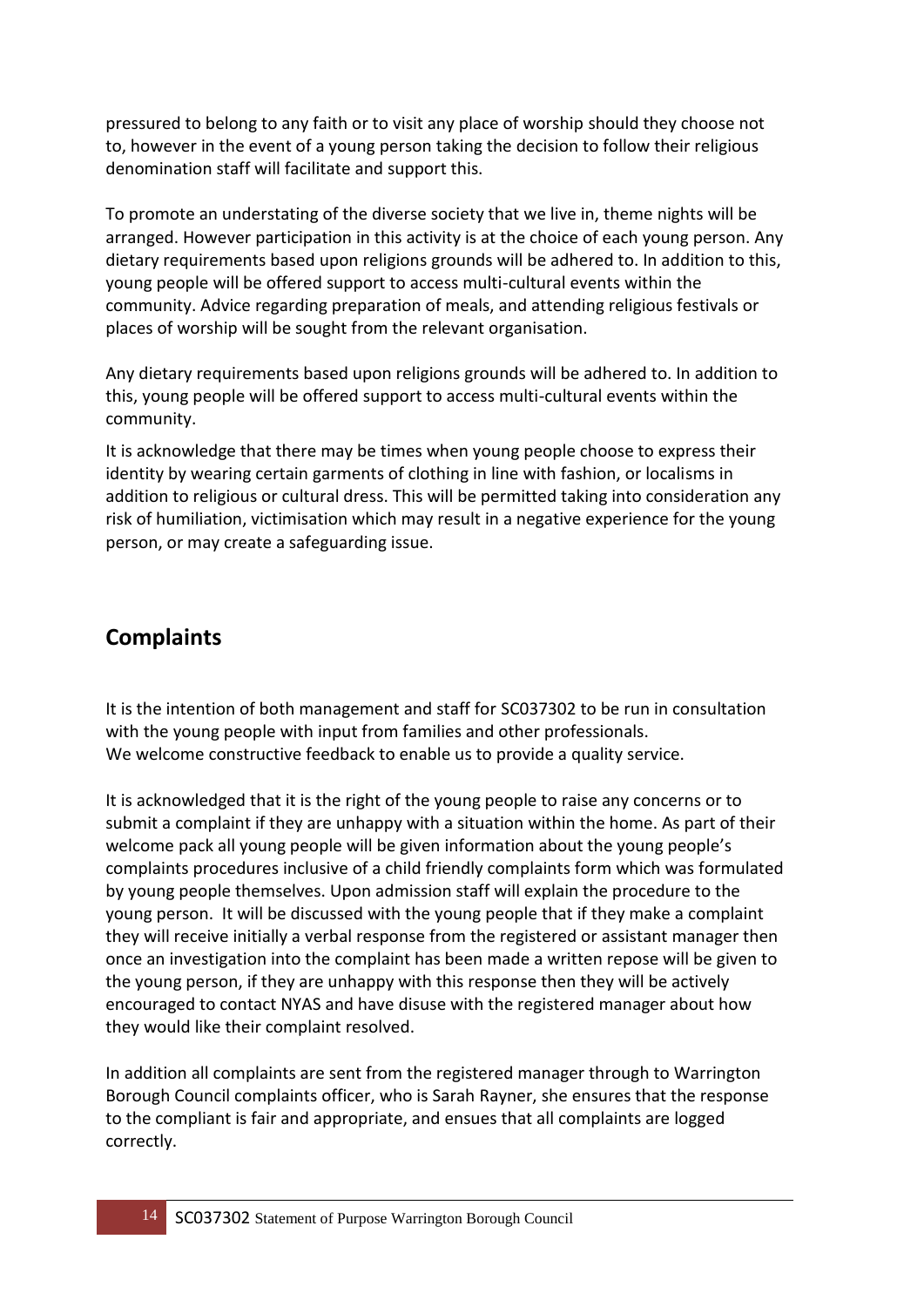If young people are not happy about any aspect of the care they receive they will be supported to make a complaint. The complaint can be made verbally or in writing and both methods will be taken seriously and dealt with under the complaints policy.

All complaints are dealt with in a transparent manner with all outcomes relayed to the complainant in a level of understanding appropriate to their age and ability. If the young person is not happy with the outcome of the complaint they have the opportunity to appeal and seek independent guidance to which they will be supported.

Within the young people's guide there are contact details for NYAS, the Responsible Individual, NSPCC and the Children's Rights Director.

Young people are also informed about how they can make positive comments if they wish.

In the event of members of the public who have a complaint about the home or the residents the local authority have a corporate policy which can be submitted and dealt with under the Warrington policy and procedures.

Within the young people's guide there are contact details for NYAS, NSPCC, the Children's Rights Director (Ofsted) and Paul Connolly:

**Paul Connolly Service Manager Children in Care, 2 nd Floor, New Town House, Buttermarket Street, Warrington WA1 2NJ 01925 443537**

Ofsted can also support complaints or comments. The regional office can be contacted at:

> **Ofsted Piccadilly Gate Store Street Manchester M1 2WD Tel: 0300 123 1231**

### **Views wishes and feelings**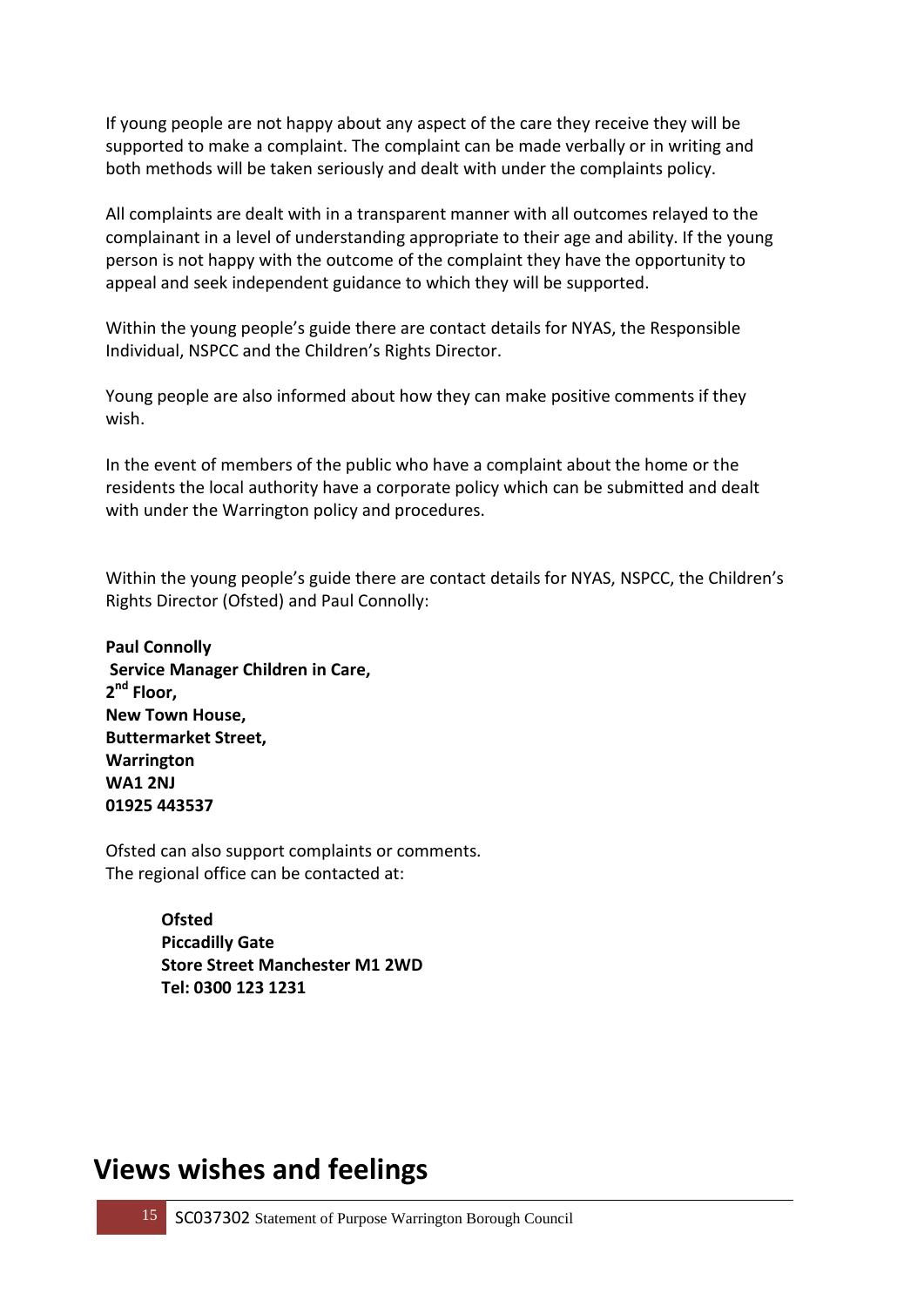#### **A description of the children's home's approach to consulting children about the quality of their care.**

All young people who live at SC037302 will have their individual care plans reviewed in line with the Care Planning, Placement and Case Review Regulations 2010.

The home recognises the role and importance of the Independent Reviewing Officers in young people's lives, and how their role can impact significant on the lives of the young people we work with. As such the officers are informed of all meetings and actions relevant to the individual young person.

Prior to the review staff will discuss with the young person their views and wishes. They will then present a report, to the review, outlining the young person's progress and any issues the young person has requested to be discussed. The young person will be encouraged and supported to attend the review. The worker will ensure that all staff are aware of the recommendations from the review and will oversee these being implemented. If the young person does not want to attend, staff will present the views of the young person, without any interpretation for the staff member to ensure that the young people views are present and documented, purely as their views.

Consultation is at the centre of everything we do, consultation with the young people is paramount and at SC037302 the young people are actively consulted about all aspects of the care that they receive, the plans and aspirations they have. At SC037302 we feel strongly about discussion the young people's plan, and giving them all relevant information so that they are able to make informed choices, about their future.

Consultation is at worked through at a pace that the young people feel comfortable with, and using language that the young people understand, so they feel empowered about their plan and future, and feel and know that they are steering their plan, with the support of their social worker and staff team at SC037302.

We have regular direct work with eh young people, and young people's meeting, whereby the young people and the staff team will set the agenda.

Prior to any aspect of the young person's care being changed such as rewards or sanctions, full consultation and discussion will take place with the young person prior to this taking place so that they are fully aware of the decision and have the space to have their opinion taken into full consideration and the plan explained to them, and possibly changed.

#### **A description of the children's home's policy and approach in relation to anti-discriminatory practice in respect of children and their families;**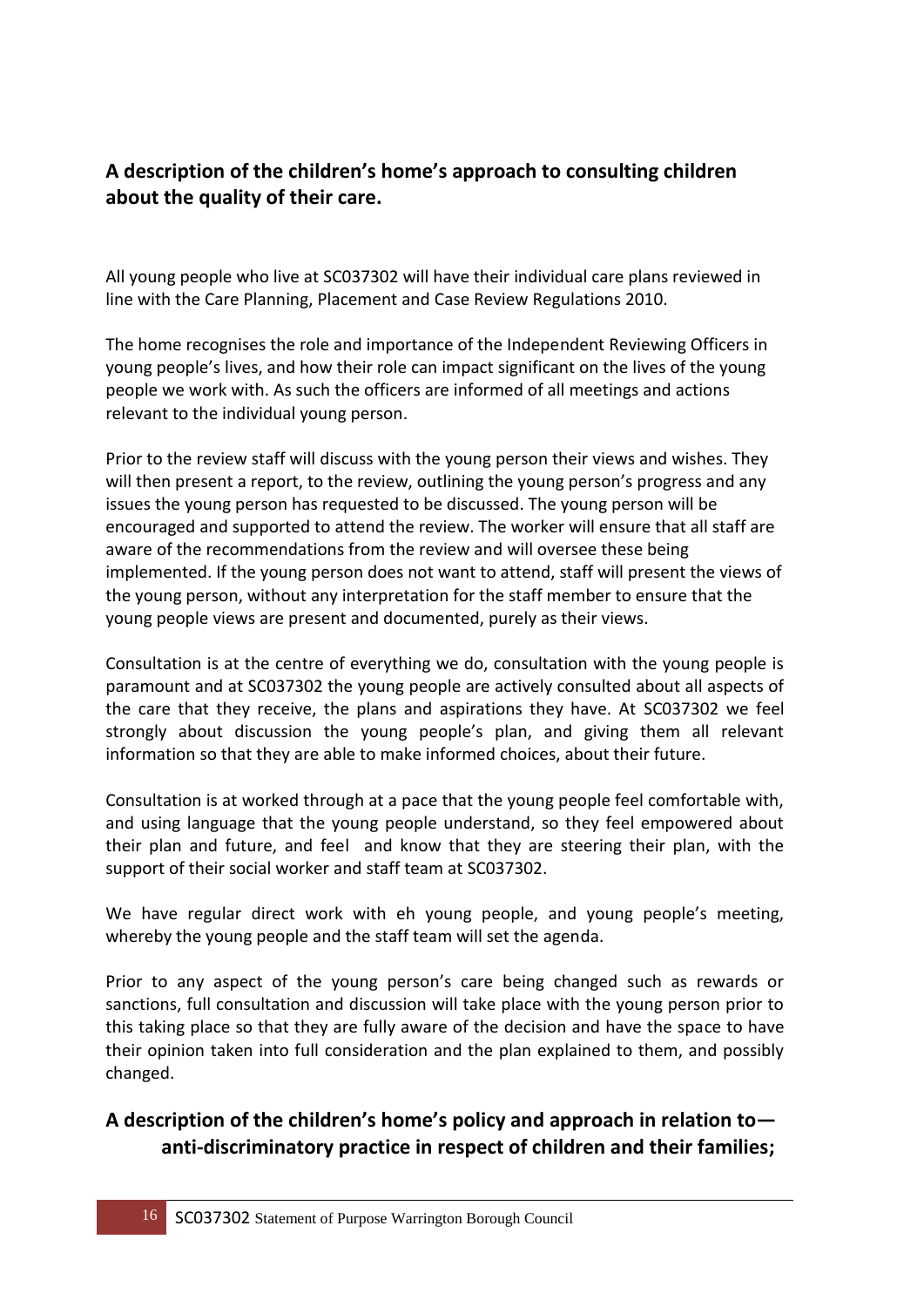Principles underlying the homes policy:

At SC037302we take seriously the role in supporting and promoting the young people's values, their culture, their means of communication, their likes and dislikes, and their family. At SC037302 we respect and embrace the concepts of:

- Individuality:Assumptions should never be made about a child or young person. They should be encouraged to make their own choices. At SC037302 we find out about each child or young person, we speak to their social worker, school and parents. We discover and embrace what our young people like to wear, what music they like and what food they like to eat.
- Rights: Children and young people in our care continue to enjoy the same rights regardless of living within local authority care. Each person we support has the right to say no, the right to have a say in their care. At SC037302 we have to balance the young people rights with our responsibility to safeguard and care for the young people, and we appreciate that supporting the rights and choices of children and young people and balancing safeguarding is often difficult.
- Choice:It is every child and young person's right to have choice within their lives. Choices however need to be made in the context of each individual child's development, needs and wishes. All of these factors are individual to each child and young person. At SC037302we take the responsibility to support each child and young person to understand and make informed choices very seriously.
- Privacy:Consideration should always be given to a child/young person's privacy, this is not just psychical and emotional but also in regards to their belongings and information they share.
- Independence: Each child and young person needs to be allowed to do things for themselves. This aids their personal growth, at SC037302 we embrace the need to guide and support young people's independence by helping them develop and improve skills, to enable they to develop into young adults that reach their full potential.
- Dignity: Dignity is what we feel when we are respected and it is what makes us feel important in society and in day-to-day life. Whether we are eating, sleeping, living day-to-day, or playing, feeling dignified is what we, as worker, are required to do to give each child or young person quality of life. All children have to be treated with dignity. They should be referred to by their proper names. Being clean and well-presented often supports an individual's dignity and can be particularly important to young people as they grow towards adulthood.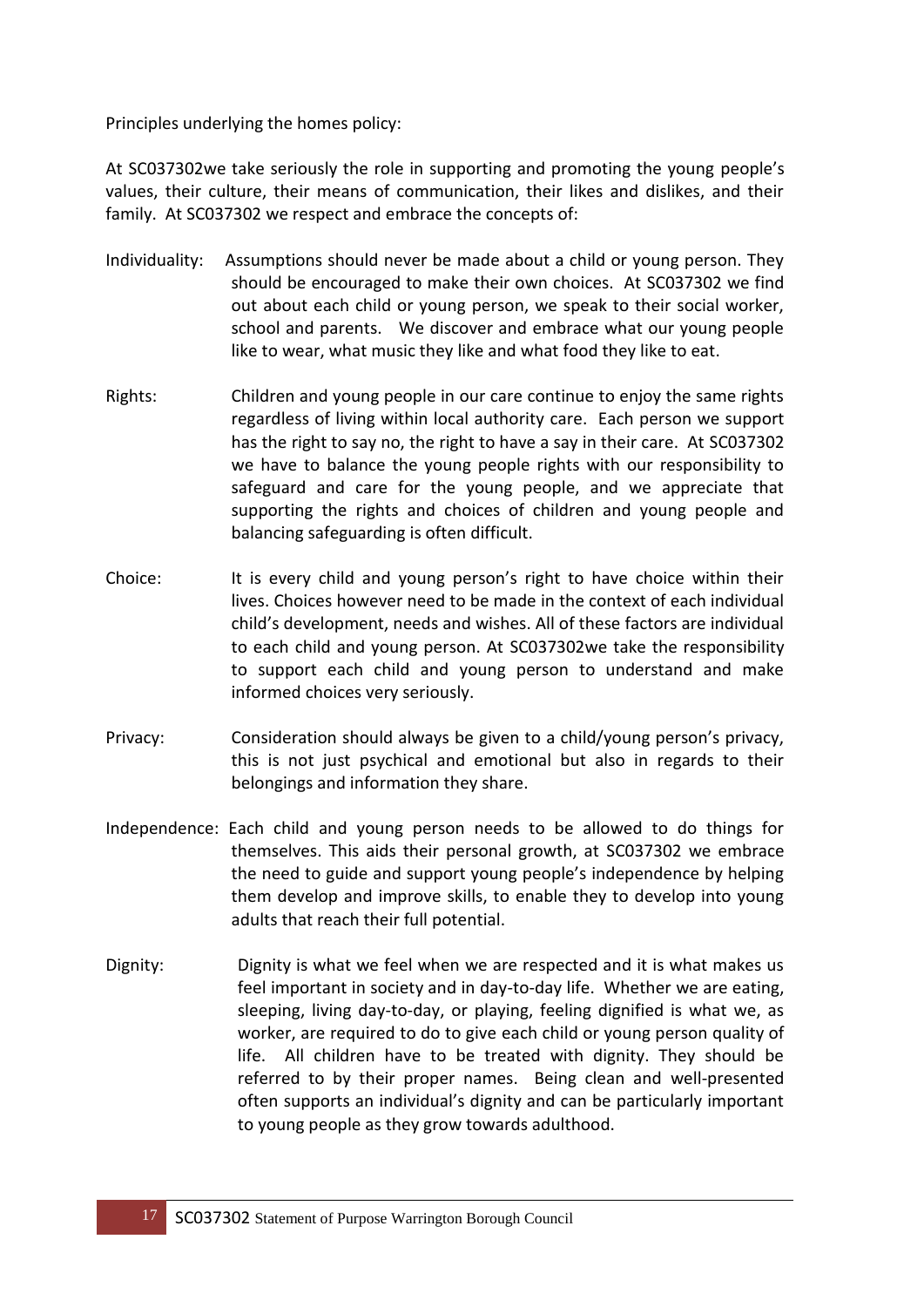- Respect:Respect is showing someone that they are important, whatever their age, culture, disability, or gender, and that their opinions and views are important and valued.
- Partnership: Partnership is a fundamental part of the support of every child/ young person that we care for. At SC037302 we have close working relationships with the children in care social work teams, Health Education and the police. We embrace partnership working and ensure that we listen to others views, keep others informed and be open, honest and transparent with our documentation.

In terms of addressing discriminatory practice one of the functions of a key worker should be to "work with and encourage young people to address threatening, offensive and prejudiced behaviour including domestic abuse, bullying, overtly racist, sexist or homophobic behaviour"

It is important to note that:

- The aim of anti-discriminatory practice is not to generate discomfort, conflict or negativity, although these feelings may be encountered along the way.
- Treating young people the same is not the same thing as treating them equally.
- To treat equally it is important to recognise that society does not provide a level playing field; a variety of factors may have to be taken into account. It is important not to expect to find easy or right answers to everything.

#### **Appreciation of diversity encourages:**

- The exploration and valuing of differences.
- A readiness to develop mutual understanding that goes beyond tolerance to a broader appreciation of the varied nature of human life.
- Acknowledgment that there is often curiosity and sometimes fear of difference that has to be surmounted through information, knowledge and a willingness to gain new understanding.

#### **(b) Children's rights.**

Young people have the right to be told that information has been written about them, and depending on their age and understanding, for that information to be explained to them in a manner that they can understand and at a pace that they are comfortable with. Young people will be able to access their information whilst at SC037302 and with support be able to read and sign the information that is written about them, to ensure that they are fully consulted.

Young people have the right to request an advocate or a representative to act on their behalf.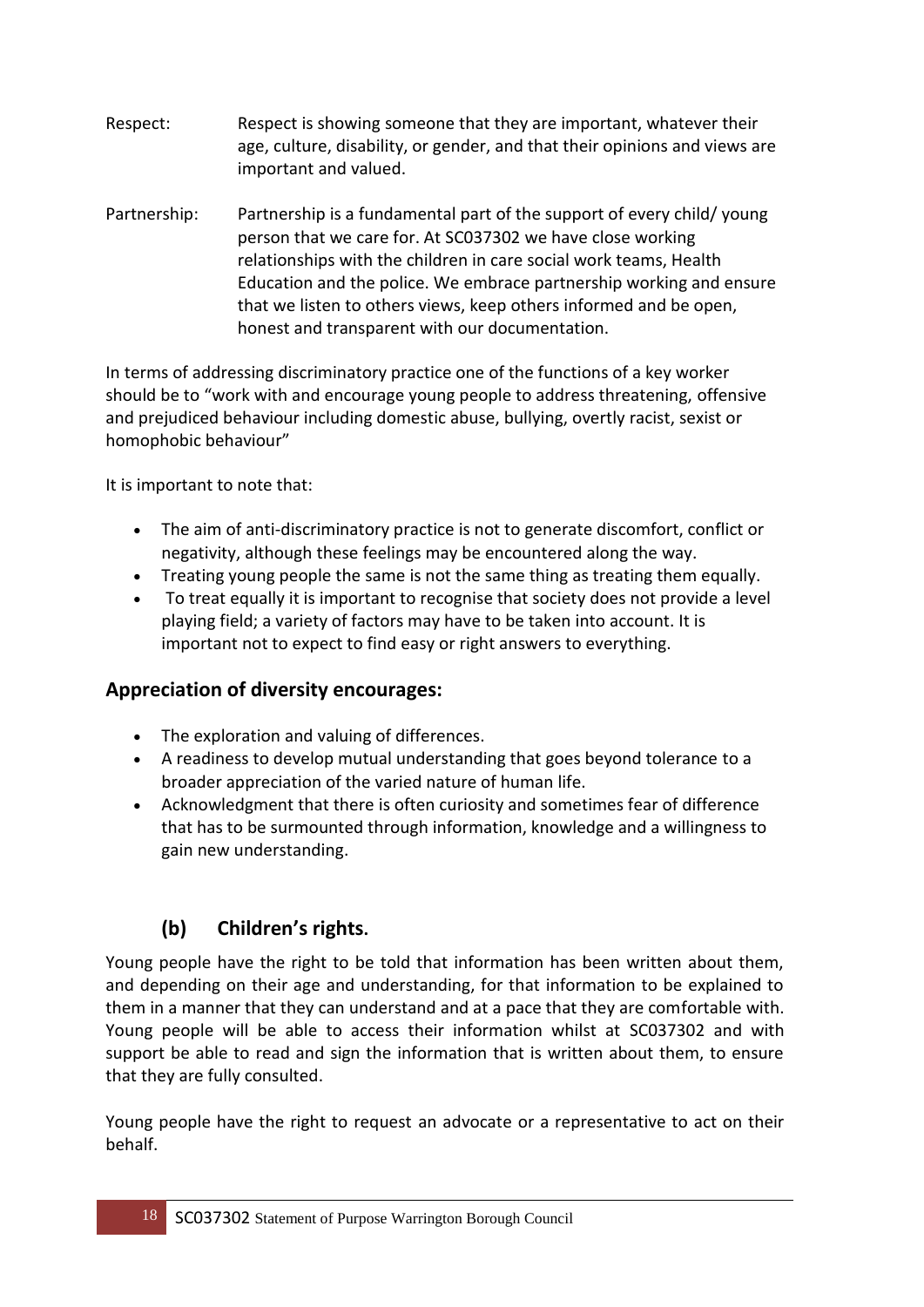Young people have a right to family life, wherever possible and in line with any court direction. SC037302 staff will assist young people in maintaining contact with their family, friends or other important people in their life while ensuring all elements of safeguarding is upheld.

Young people have the right to be respected and consulted upon at every live about the care they will receive and their feelings about this, this is an aspect of care that SC037302 had embedded in their foundation of working with young people.

#### **Education**

#### **Details of provision to support children with special educational needs.**

Young people with Statements of Special Educational Needs (SEN) will be supported through their Personal Education Plan and with the support for their social worker, key worker and school, will receive individual support to ensure that they meet their full potential, and gain the opportunities that they deserve to build confidence and a stronger future. In addition guidance and advice will be gained through consultation with the virtual head, Melissa Young who will engage with the school and offer alterative support packages, to help the young person meet their full potential.

In regards to support the young person can receive from SC037302, any additional education equipment that the young person requires to support them within their education will be purchased by the staff team at SC037302.

**Where the children's home is not dually registered as a school, the arrangements for children to attend local schools and the provision made by the children's home to promote the educational attainment of children.** 

Education is a very high priority and is central to the home's vision and its aspirations for the young people living in the home. We aim to ensure that the young people living in the home have good attendance at school and their education is exceptional on a basis that takes into account their own ability and attainment. We do recognise that many young people who come into residential care have a very negative experience of school or college. In these cases we aim to re-engage young people in education or training gradually.

Young people are supported to attend their educational provision and encouraged to take responsibility to be punctual and to engage in all elements of the curriculum. Working together with the educational team, the aim is to prevent education placement breakdown and to promote achievements either vocational or academic.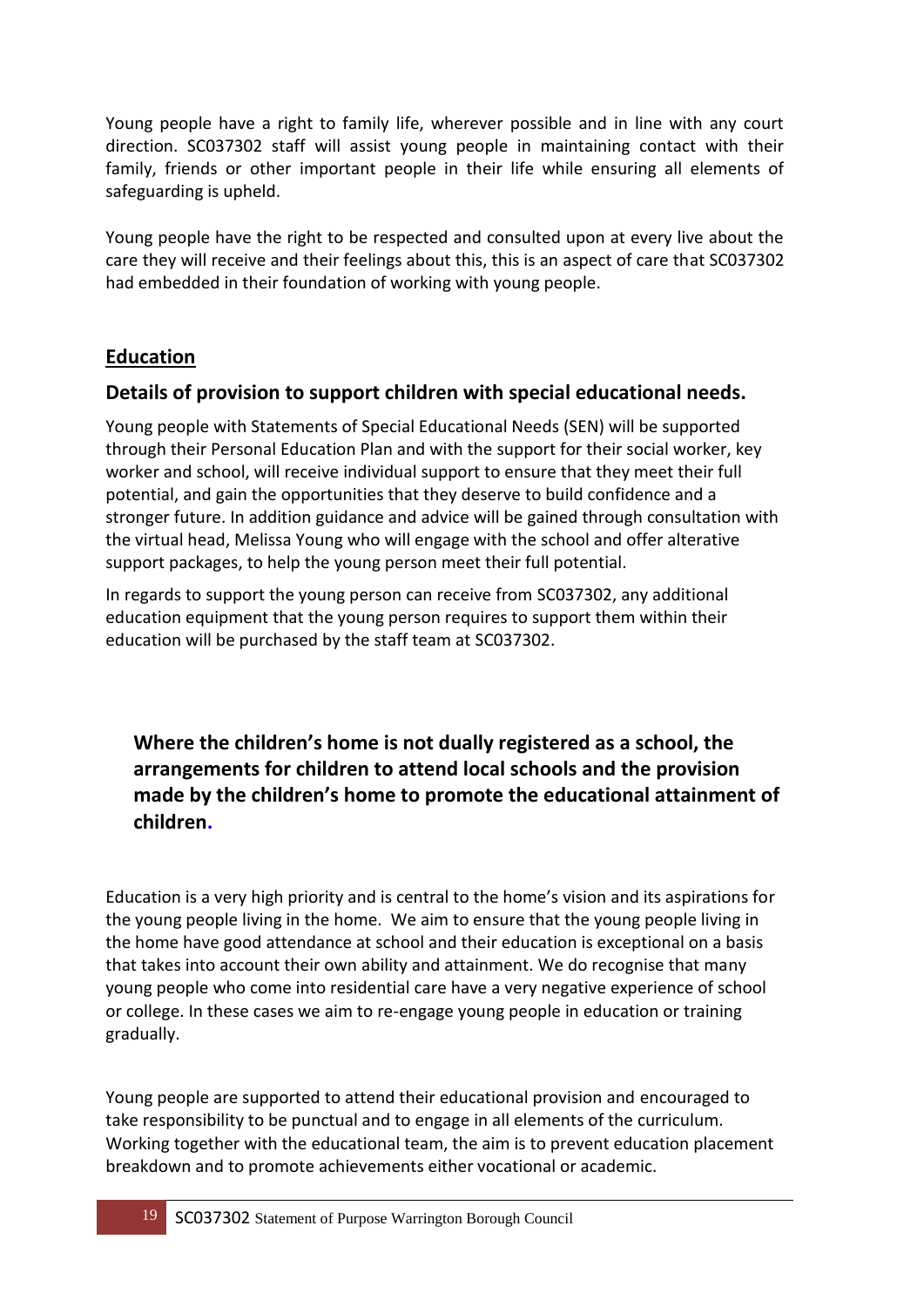Each young person has a Personal Education Plan and / or a Pathway Plan, which is reviewed on a 3 monthly basis or as significant changes arise. All staff are available to attend parents' evenings or educational appointments.

Support is offered by staff with homework and staff will ensure student planners and homework diaries are checked and signed. Young people are encouraged to play an active role in school life including attending extra school activities, to enhance their opportunities to develop their social networks and form appropriate friendships and relationships.

The young people have the use of a computer and can access the internet to support their studies. All young people are encouraged to join the local library, and supported to visit places of educational interest.

Children and young people who are not maintaining a level of school attendance, for whatever reason, are supported and encouraged to have their educational needs met by alternative methods. This will be in consultation and partnership with the young person's social worker, family, and the education department. This may include extra tuition, 1:1 support and vocational opportunities to enhance life skills.

School uniforms will be provided and young people will be encouraged and supported to take responsibility to ensure they have the correct school equipment, and physical recreational kit on the times and days they are required.

All educational achievements will be celebrated and the young people rewarded for their efforts. SC037302 will fund any school activity or school away trip that the young person would wish to take part in to ensure they receive a fully inclusive education and educational experiences.

The Virtual School plays a pivotal role in supporting children, in promoting educational achievement and works to improve educational outcomes for all Children in Care.

The Virtual School will advocate on behalf of the child to ensure their specific educational needs are met in recognising the often unique circumstances experienced by the child and the impact this may have on their experience of education and their attainment. This involvement and support is proactively supported by SC037302 and recognised as a vital tool in helping children in care enjoy and progress in their education.

The Virtual School has been rolled out to support the needs of children in care with an emphasis has is on literacy and numeracy to improve achievement at all Key stages. The virtual head teacher is Melissa Young who based at Newtown house, and meets regular with the senior principle manager in regards to how best to support the young people living in residential care, and how to ensure they are empowered within their education, to equip them with the best possible life chances they could have.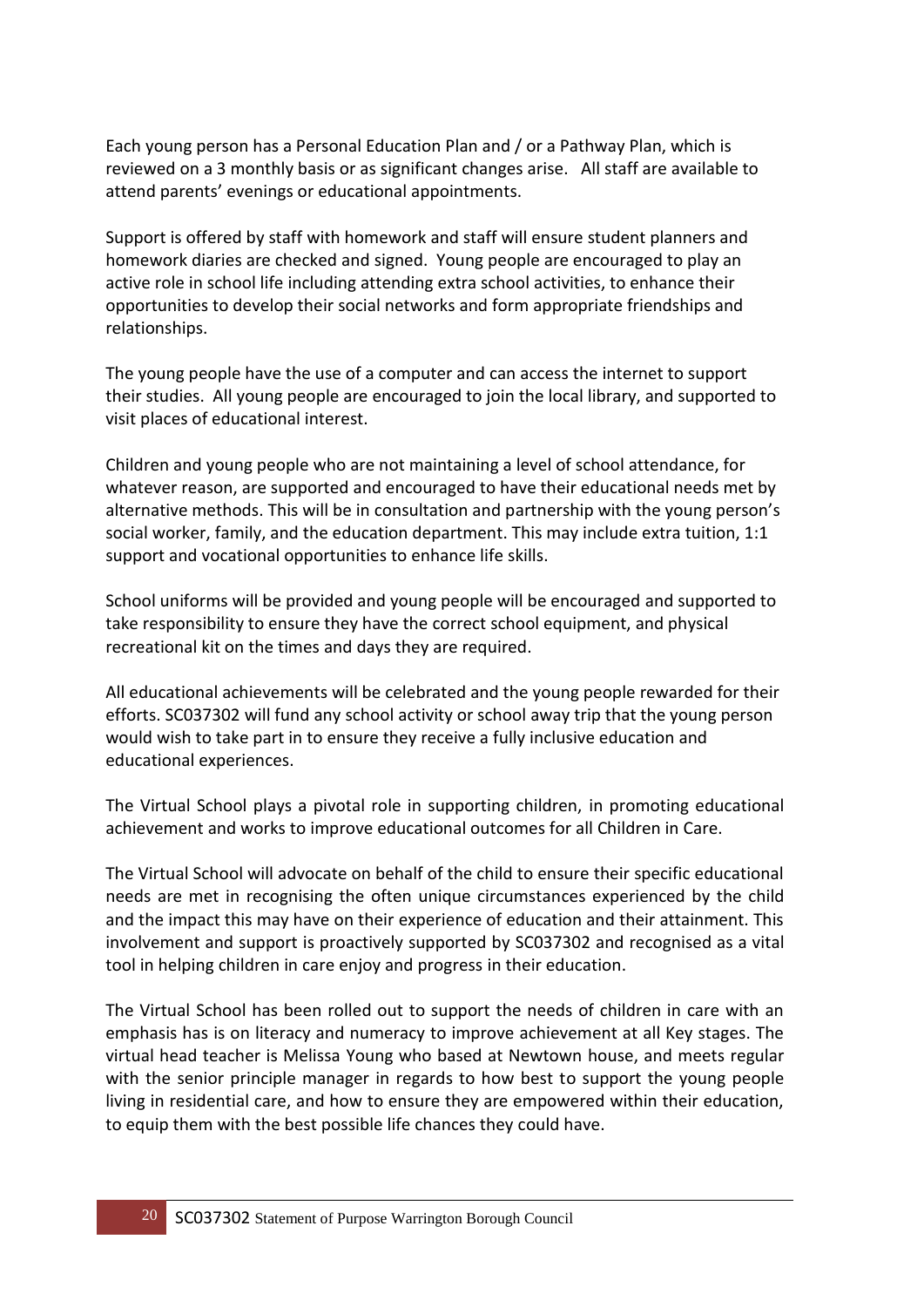## **Enjoy and Achieve**

**The arrangements for enabling children to enjoy and achieve, including how the children's home promotes their participation in cultural, recreational and sporting activities.** 

SC037302 provides a homely atmosphere where young people feel safe. We ensure that all views are taken into account, that everyone has rights and that we take into account racial, religious, cultural, dietary, health, educational, gender and social needs.

The involvement of children and young people in positive leisure pursuits plays a key part in the ethos of SC037302 and helps to promote a sense of self-worth, social integration, independence and achievement. Many younger children who come to live at SC037302 are encouraged to join local organisations such as Rainbows, Beavers and youth centre initiatives. Such activity has enhanced the quality of life of young people and enabled a sense of belonging and achievement. SC037302 promotes the use of other leisure facilities such as sport, music and other cultural activities and has links with the Youth Service and children in care council.

To enable all young people living at SC037302 to participate and feel included in the choices around their hobbies, cultural and leisure activities we belief at SC037302 that:

- Everyone should be treated with respect and dignity and have an opportunity to have their opinions heard.
- Children and young people have the right to be valued as an individual.
- Adults at SC037302 will act as positive role models and take responsibility for the children and young people using the service.
- Children and young people have the right to advocacy.
- Children and young people who stay at SC037302 have the right to access the community and activities.
- The children and young people have the right to stay in a safe, caring environment where they can thrive and enjoy new experiences with their friends.
- Children and young people have the right to an environment and culture that supports positive behaviour.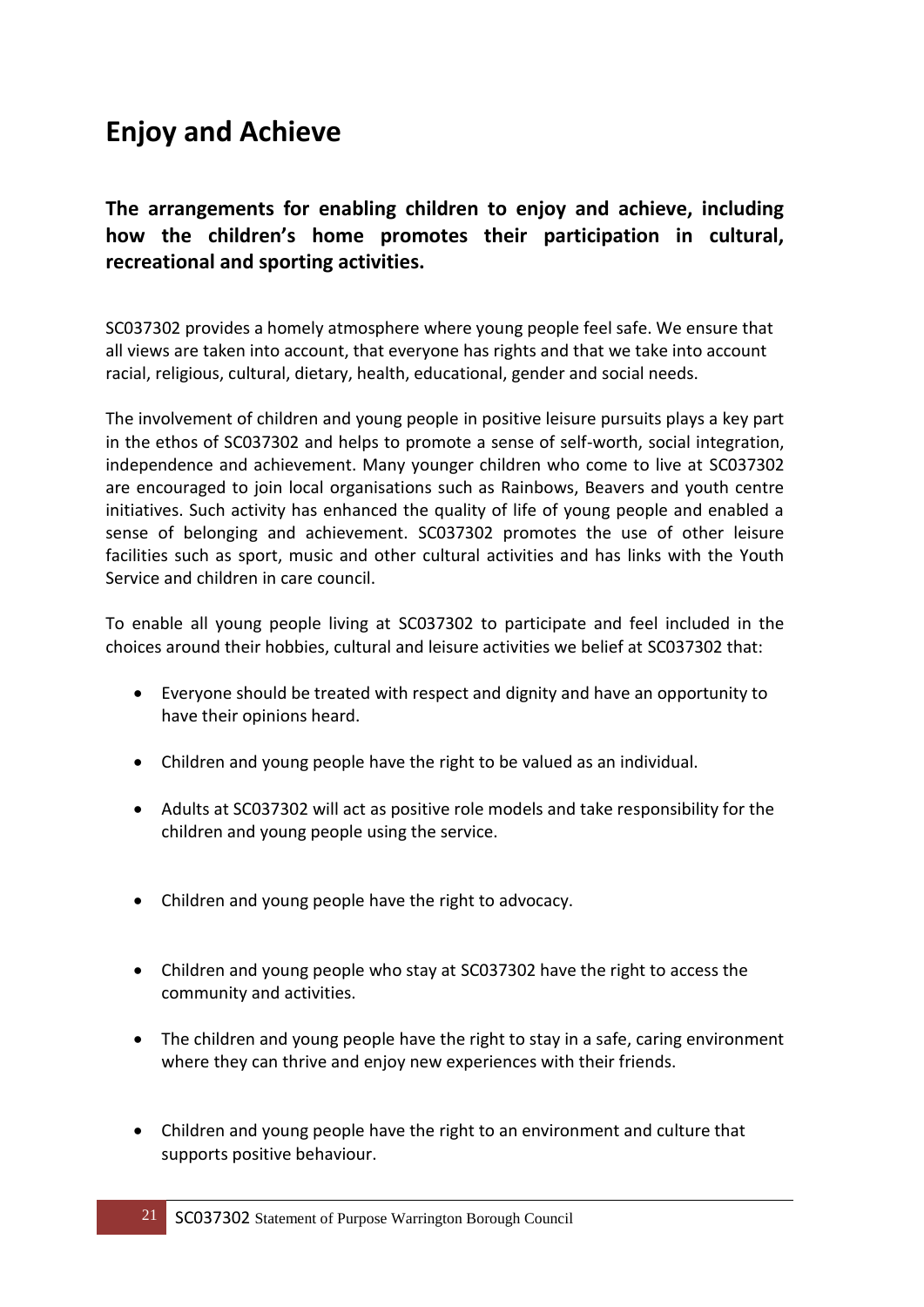When a young person moves to SC037302 they are encouraged to continue with any existing hobbies and encouraged to join new activities in the local community, the staff team will support the young person emotionally with this and will offer transport and help to ensure that the young person knows actually how to get to the venue.

Young people who live at SC037302 will be supported and encouraged to access all community facilities and services in line with their age, and personal interests.

The young people who reside at SC037302 will be encouraged to become positive members of the community and to interact with the local residents and to be respectful to their surroundings and property.

 There are a variety of indoor recreational activities including T.V. Xbox, enclosed back garden, DVD, board games, arts and crafts.

To promote healthy living the home also has a variety of sports equipment and games to encourage interactive play, and we are actively involved with eh Warrington Wolves programme.

Activities are planned with the young people, on a weekly basis. The young people are also offered the chance to go on an annual holiday of their choice.

Young people's birthdays are celebrated with gifts and either a party or activity with friends.

The home provides a selection of board games, books, and has computer access for education and recreation purposes.

#### **Health**

#### **Details of any health care or therapy provided, including—**

#### **(a) details of the qualifications and clinical supervision of the staff involved;**

All children and young people are registered with a dentist, optician, GP and have access to the emergency services. All elements of personal health are considered within the young person's health care plan and staff support young people to make the relevant appointments for health checks, and to attend the appointments to promote a healthy lifestyle.

Shan McParland is the Children in Care Nurse, to the young people and staff at SC037302. The nurse encourages young people to attend their statutory health assessment and will advise on alternative ways of monitoring health needs if the young person chooses not to attend their assessment.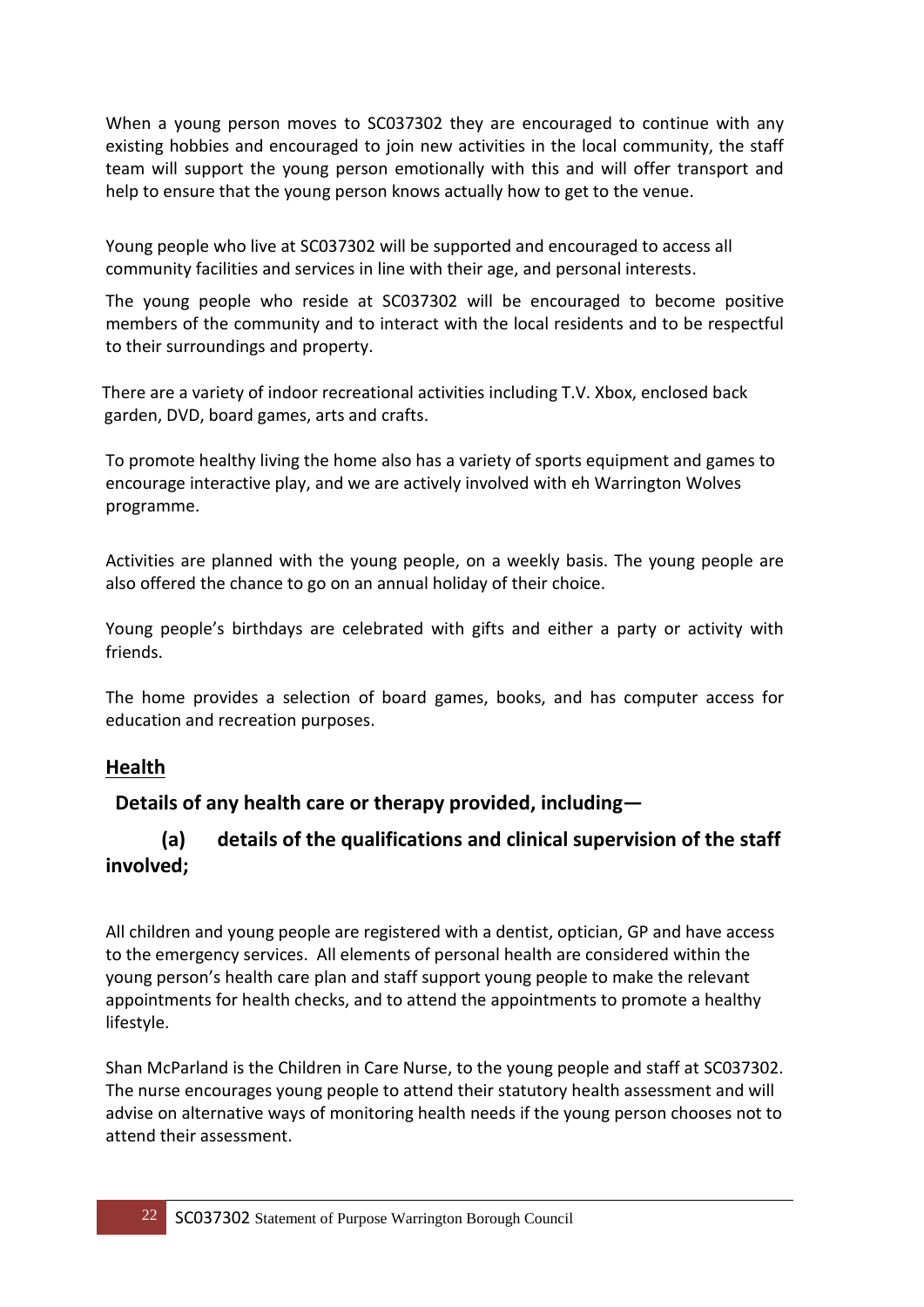Each young person has a unique health care plan designed around their individual health needs. The plan outlines any areas of concerns or development and how positive outcomes can be achieved, and measured. The care plan is written in consultation with the young person, and with their consent the involvement of other relevant professionals and adults who care about them. Within the plan we will consider how we support the young person to promote a healthy lifestyle, for instance, by encouraging a balanced diet and exercise.

It is recognised that physical wellbeing is not the only element to achieving good health and wellbeing but that emotional, sexual and psychological health also play an essential part. Staff will have a basic understanding of these areas however in the event of specialist support being required referrals will be made to the relevant services and the young people will be supported to attend the appointments. The home has access to a named social worker from the Child and Adolescent Mental Health Team and a child psychologist.

Safe administration of medication is a priority to ensure that young people are safeguarded from the misuse of drugs, prescribed or illegal. Only prescriptions which have been dispensed under the direction of a medical practitioner or Dentist will be administered to the young people in our care. The exception to this guidance is the use of homely remedies which are only administered when the person with parental responsibility for the young person has agreed and signed the consent form. All medication will be ordered, stored, administered and disposed of in line with the General Pharmaceutical guidelines for care homes, and only administered by staff that are fully trained to administer medication safely. Stringent records of administration and refusal are kept in line with the National Minimum Standards and Children's Homes Regulations guidelines.

Medication is stored in appropriately designed cabinets, and is kept locked with only access by permitted staff. Controlled drugs are administered only by personnel who have had relevant training and have knowledge of the side effects relating to the medication. All staff are trained annual in relation to administering and safely storing medication, this training also encompasses the legislation around medication. In addition to this training being completed the registered manager or assistant manager will complete a practical observation of the staff member administering medication.

There may be occasions when it is considered that the young person has an understanding and the competency to administer their own medication. Prior to this being permitted a full risk assessment will be completed to ensure the young person understands the implications of over or under administration of the medication. Records will be kept in line with requirements of the Care Standards Act and storage of any selfadministered medication will be reflected in the risk assessment.

In addition when extra support may be required for young people to access support with their mental health, a CAMHS referral can be made to the CAMHS worker based in the Children in Care team, these specialist social workers can come and complete and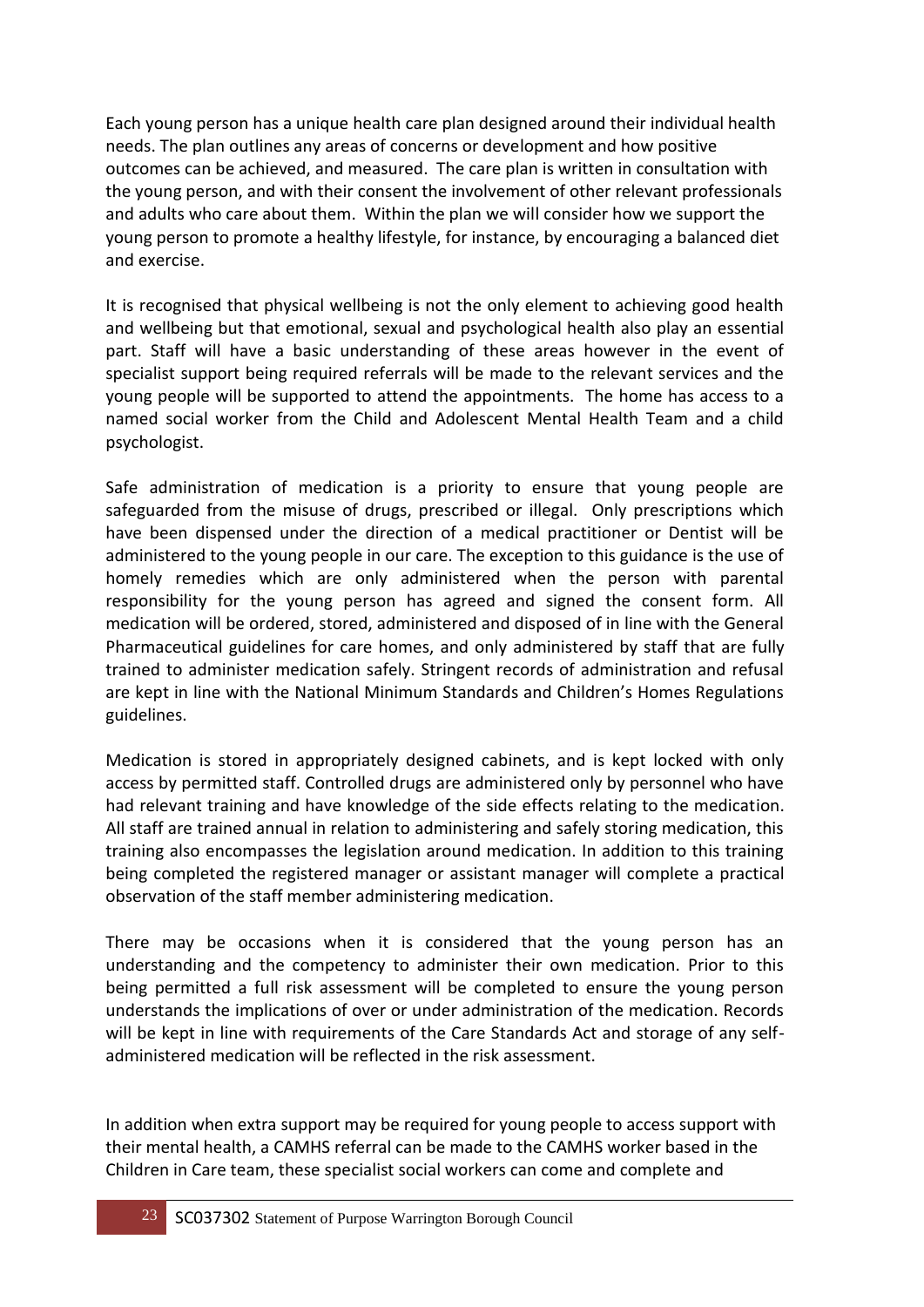assessment with the young person and devise a package of individual support and guidance.

#### **How the children's home measures the effectiveness of its approach the evidence referred to by the children's home to demonstrate the effectiveness of its approach, and how this information can be accessed.**

Each young person has a health care plan designed around their individual health needs. The plan outlines identified health areas of concerns or development and how positive outcomes will be achieved, and measured. The plan is written in consultation with the young person, and with their consent the involvement of other relevant professionals and adults who care about them. Within the plan we will consider how we support the young person to promote a healthy lifestyle, for instance, by encouraging a balanced diet and exercise. Through monthly summaries, each element of the young person's care including health is evaluated to look at where the young person is doing well, and where they may require some extra support. An action plan is devised with the young person, and where necessary other professionals and introduced to offer the specialist support the young person may require. Through this process the keyworker will evaluate if the young person has attend all their health appointment, if so there will be relevant rewards for the young person, and if there has been difficulties, attending the keyworker and the staff team will look at alternative ways to support the young person in reaching their full potential in relation to their health, this has included the Children in Care Nurse attending the home, rather than the young person going to see them.

### **Positive Relationships**

#### **The arrangements for promoting contact between children and their family and friends.**

At SC037302 we fully understand how important it is for young people to keep in touch with family and friends, promoting positive relationships and maintaining their own identity. However we also have a duty of care and a responsibility to the other young people in our care therefore our overriding principals will be in relation to keeping all the residents and staff safe and preserving privacy and confidentiality.

Contact and visiting arrangements will be discussed at the placement meeting and any directions from court relating to contact or the restrictions on contact will be recorded and adhered to.

If there are any concerns in relation to visitors a risk assessment will be completed prior to the visit and any required precautions put in place. In extreme cases the visitor may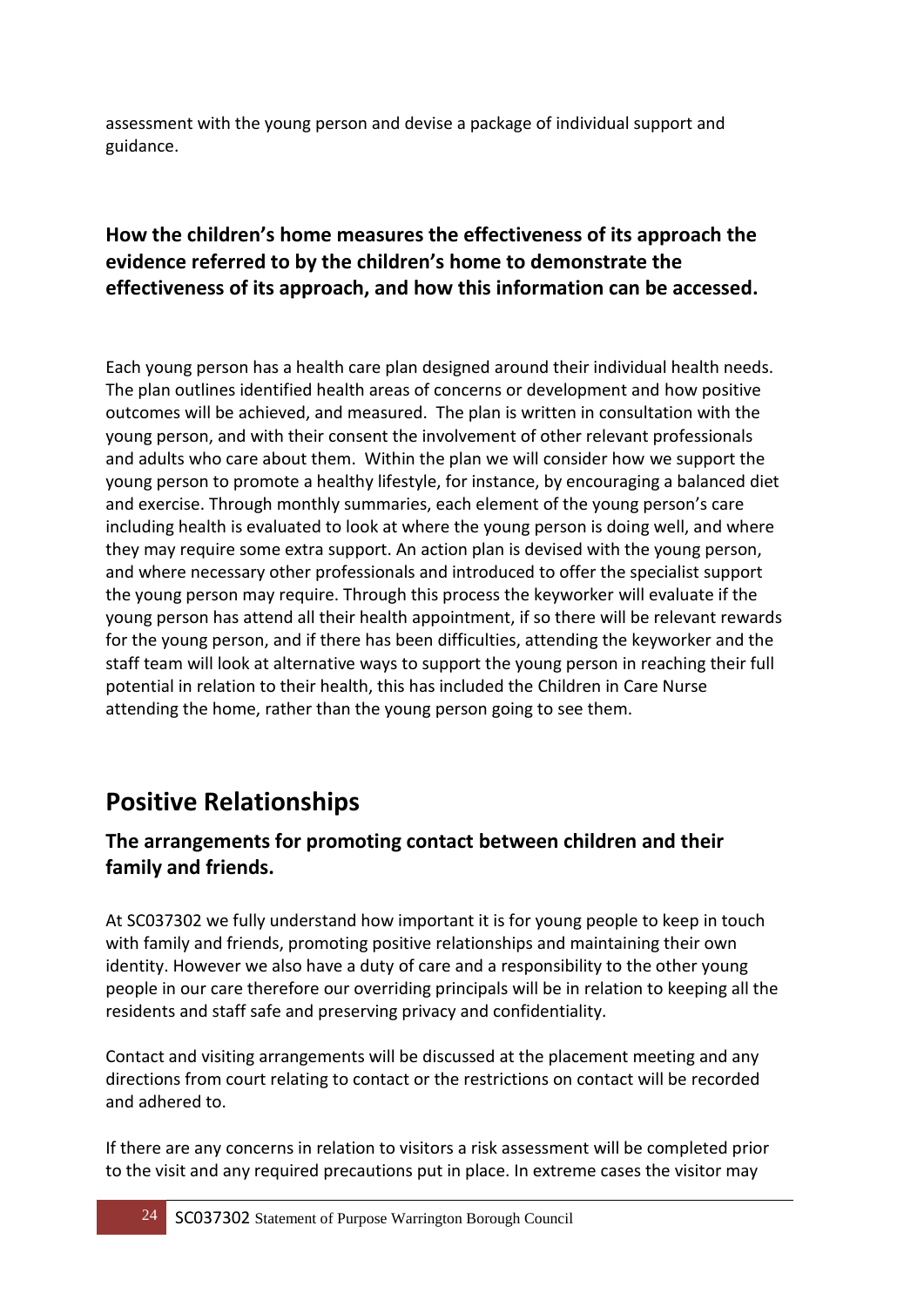not be permitted to visit the home. However if it is considered that contact for the individual young person will be beneficial this will take place away from the home. Any restrictions to contact or visiting will be made clear to the staff the young person, and visitor at the start of the placement.

Visitors are welcome, we do however have to remain mindful that other young people also reside in the home and any visits must not intrude on their daily living. All visitors must adhere to basic house rules, if they choose not to, they will be asked to leave. We welcome young people to invite friends to the home and by prior arrangement are welcomed to join us for a meal, and spend time with us, or go out for outings with the young person living at the home.

Telephone contact between the young person and their social worker is available at all times. Unless previously directed by the social worker, telephone contact with family is also available at any time. Telephone contact with friends is at the discretion of the staff team in line with the young person's risk assessment.

When contact has been agreed with friends and family, staff will transport young people to and from the contact, we view this as invaluable, as it allows the young person a safe space to talk about if the contact has been difficult or the positive and happy feelings they have about seeing family and friends.

"Time doesn't take away from friendship, nor does separation." [Tennessee Williams,](http://www.goodreads.com/author/show/7751.Tennessee_Williams) *[Memoirs](http://www.goodreads.com/work/quotes/3248676)*

### **Protection of children**

#### **Details of the children's home's policies for safeguarding children, preventing bullying and the missing child policy.**

Safeguarding our young people is the main priority of those who work at SC037302 and with that in mind all policies and procedures are linked to the safety and wellbeing of each individual young person.

All plans and decisions made relating to the care of the young people or the home take into consideration what is in the best interest of the young people.

All staff undertake safeguarding training in line with the Requirements and National Minimum Standards. Staff attend a refresher course, on an annual basis, to ensure that their knowledge is relevant and kept up-to-date. Multi agency child protection courses are held with our colleagues from the police, education and health service and this gives staff a good understanding of each other's roles.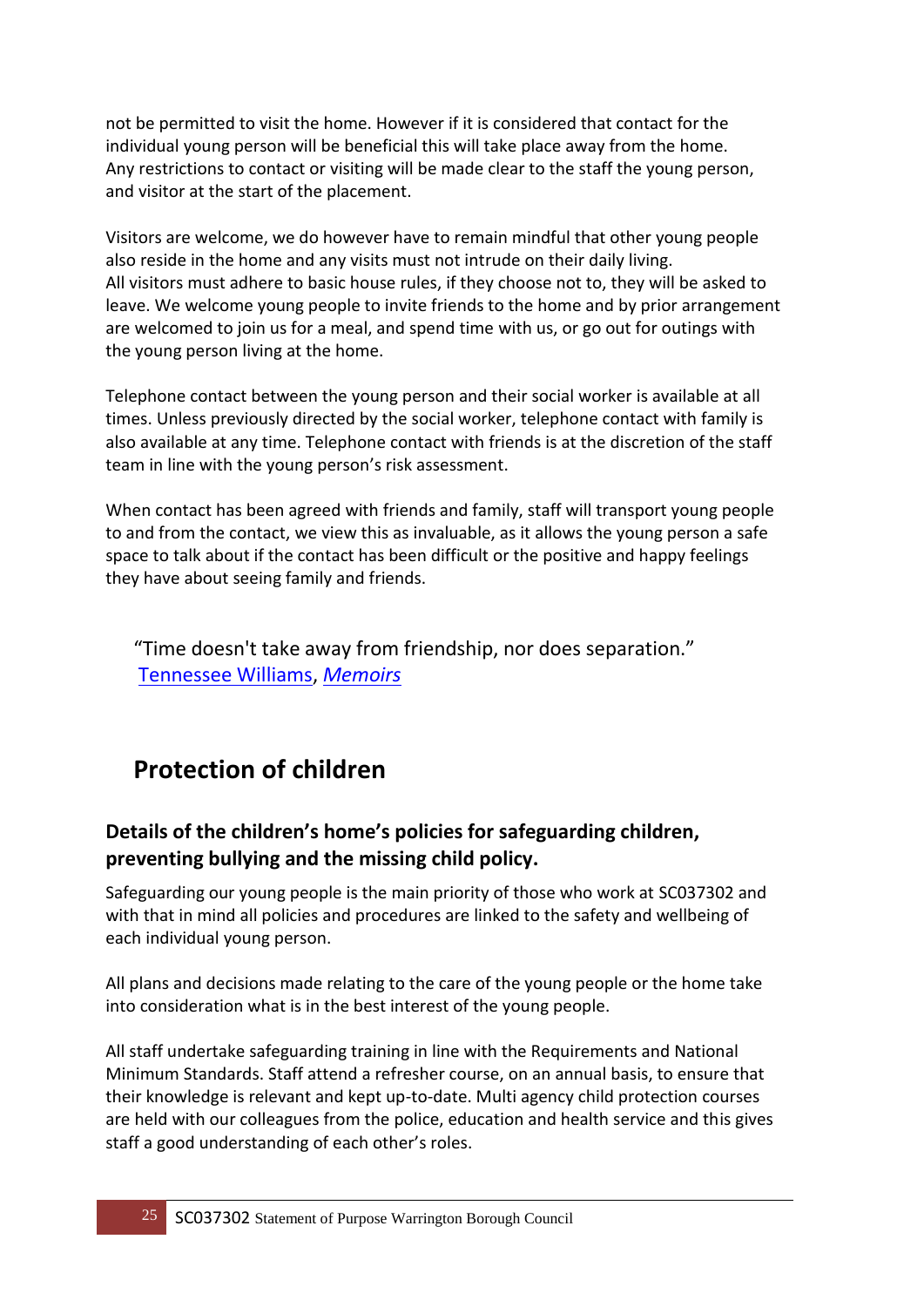SC037302 holds a copy of the Pan Cheshire Safeguarding Procedures which are freely available to staff to act as point of reference at all times. There is however an expectation that all staff know and understand without reference, the principals of safeguarding and the immediate actions to follow in the event of concern for a young person's safety including the whistle blowing policy relating to concern around the practice of a colleague.

Staff will ensure that all relevant parties are informed of any significant risk relating to the protection of young people living in SC037302 and will work with other relevant professionals to ensure all correct procedures are followed to protect the young people in our care.

We at SC037302 provide a caring family atmosphere for young people and we do not tolerate any form of bullying.

Children living in care are all valued as individuals and we all have a duty to be mindful of the possibility of them being bullied. Staff at the home play an important role in the early detection of bullying and it is their responsibility to act quickly to minimise any distress that others may be causing residents in our care.

Staff are trained to be aware of all types of bullying and the way that bullies operate including the bully who often puts up a pretence that they are the young person's friend in order to get close to them and then intimidate or force them to become involved in immoral or illegal actions.

Children accused of bullying may need help just as much as those being bullied. Their behaviour may be connected to hidden personal and social problems. Other children may manipulate them, or they may be falsely accused. Working with a team of professionals around the young person both bullies and those who are being bullied can be supported to have a positive outcome to the events.

It is important to remember bullying happens in so many ways and takes so many forms. Whatever the type of bullying, we **always** take it seriously.

Within the home respect for others is promoted both individually and as a group. Young people are encouraged to attend fortnightly house meetings where they can discuss any ideas or concerns. Young people are encouraged to chair the meetings and record their discussions.

Young people can always have access to their social worker, and NYAS, Ofsted and NSPCC, if they feel that they cannot come and speak to the staff team.

SC037302 has clear expectations in relation to standards of behaviour and this is explained to the young person upon admission and is demonstrated by codes of conduct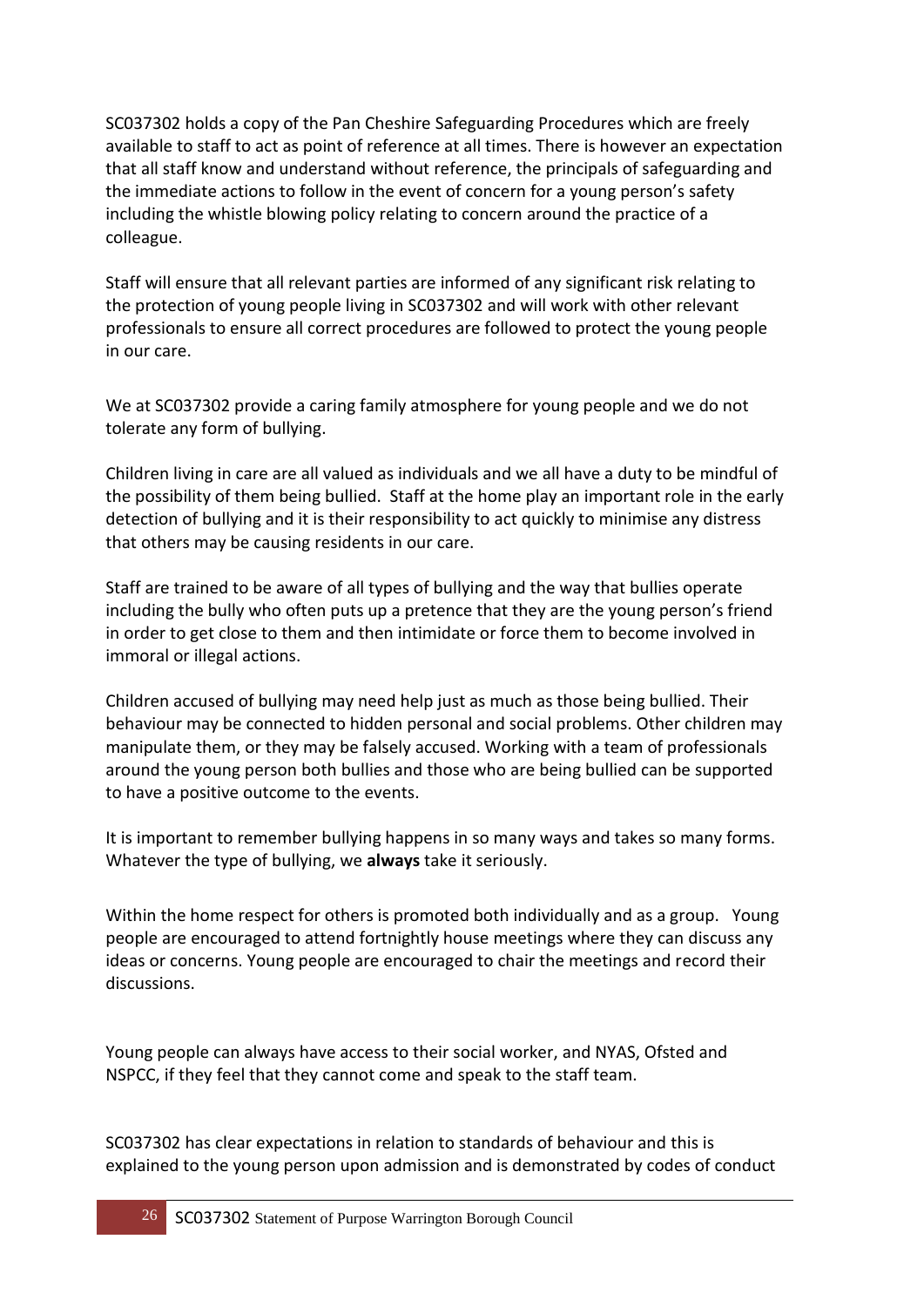and respect towards the young people from staff. Relationships are based on honesty, trust, mutual respect and recognised good child care practices.

Young people are encouraged to take responsibility for their own actions with positive actions being acknowledged.

In day-to-day decision making staff always take into account the needs and wishes of the individual young people. With additional thought to the group as a whole and the need to ensure the safety and wellbeing of everyone who resides, works or visits the home.

Staff acknowledge that due to certain circumstances and experiences that the young people have had to endure in their lives this may lead to an unacceptable or dangerous behaviour. At these times it is necessary to make sure that young people are made aware that their behaviour is inappropriate or could be a risk to themselves or others. It may be necessary to put sanctions in place that all staff are aware of, to provide a consistent approach. Sanctions should be relevant and appropriate to age and level of understanding. The home also implements the restorative practice approach giving young people the opportunity to take responsibility and ownership of their actions and to understand the implications of others who may have been affected. The ethos being that from a negative experience there can be a positive outcome.

There is in place a policy which outlines the zero tolerance approach to bullying of any description. Young people are encouraged and supported to have the confidence to speak out if a situation arises where they feel uncomfortable or at risk.

The home primarily focuses on positive reward rather than negative sanctions although it is acknowledged that at times consequences for actions may have to be put in place. Any consequences are recorded and are in line with the legislation in relation to the prohibited sanction list and discussed in a 1:1 session with a the young person.

Staff, social workers and, where necessary, the police work with young people to encourage them to be positive members of the community and encourage them to understand the consequences of criminal acts both to the victims and to themselves.

Young people have a behaviour management plan and risk assessment which outlines how risks and behaviour should be managed consistently to achieve the best outcomes for the young person. The plans are completed with the young person and agreed with the young person's social worker and where appropriate the young person's parents. All staff are aware of child protection issues, and are vigilant to any behaviours which may be making a young person's stay in the home unpleasant or unsafe and will take immediate action as required to ensure safeguarding is a priority.

As a children's home it is our belief that we act as corporate parents and therefore take the responsibility of the whereabouts of the young people at all times very seriously.

All young people living at SC037302 will have a missing from home risk assessment in place. If a young person does not return at an agreed time staff will attempt to establish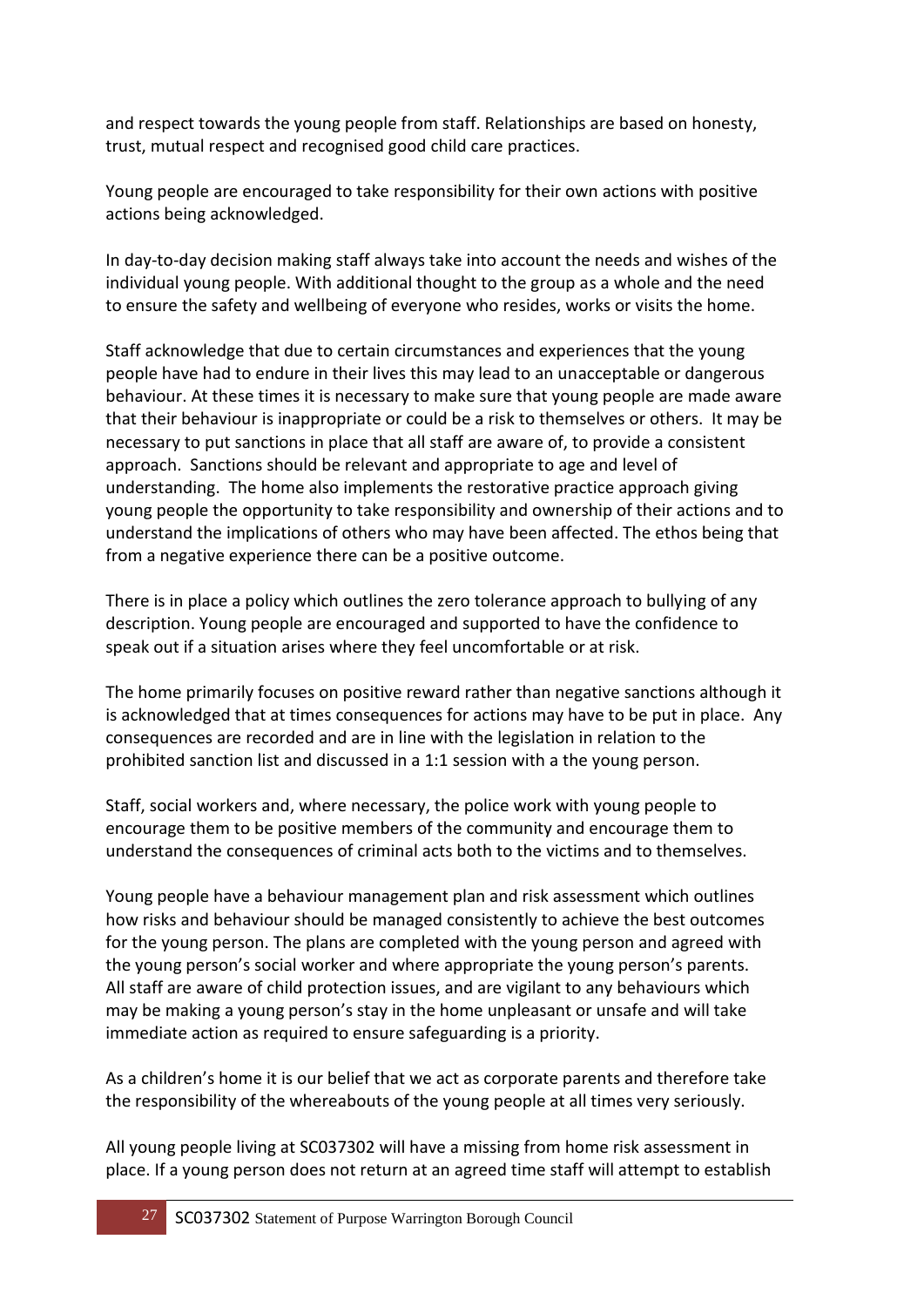their location by using mobile phones or physically searching in the local vicinity or at addresses where the young person is known to gravitate to.

If staff are unable to locate the young person and establish that they are safe, the support of the police will be sought. SC037302 prides themselves on the joint working with the police and has a joint understanding that all possible avenues to locate the young person will have been followed before the police are called. This prevents waste of police resources. However in the event of a call being made the police will be aware that this is a serious call and there is a genuine concern for the young person's safety or wellbeing and they will then act immediately under the Pan Cheshire Protocol which has been written in conjunction with the police and Cheshire local authorities. Social worker and parents will be informed unless otherwise stated in their care plan. Written records of all unauthorised absences are maintained. These include; the details of the absences, action taken by staff and discussions with the young person on their return.

Staff will endeavour to ascertain if there is a reason within the home, which has caused the young person to abscond. An independent person from Catch 22 will visit the young person within 24 hours following the young person's return to discuss any concerns the young person has. The worker will also be available to offer advice and guidance to staff. If there is a history of a young person absconding from school a monitoring system would be set up. All staff are training and understand the key indicators of CSE (child sexual exploitation) and work closely with Catch 22, the police and the social worker team regarding any concerns in relation to CSE and how to protect the young person.

If a young person absconds on a regular basis they will be seen by their social worker and a meeting held in order to check if there is anything that can be done to reduce the amount of absences and to identify what the pull push factors may be. Ofsted will also be made aware through the notification process of the outcome of the meeting and the action plan in place.

The staff team have access to CAMHS social workers that work from the children in care teams, and are based at Newtown house, they work individually with young people around issues that may be concerning them including missing from home, in addition to this staff have monthly consultation with the CAMHS workers around concerns they have regarding young people or themes that they are concerned about such as missing from home, issues are assess med such as pull push factors, friend groups and how we can communicate better with the young people and keep them safe.

### **Behaviour Management**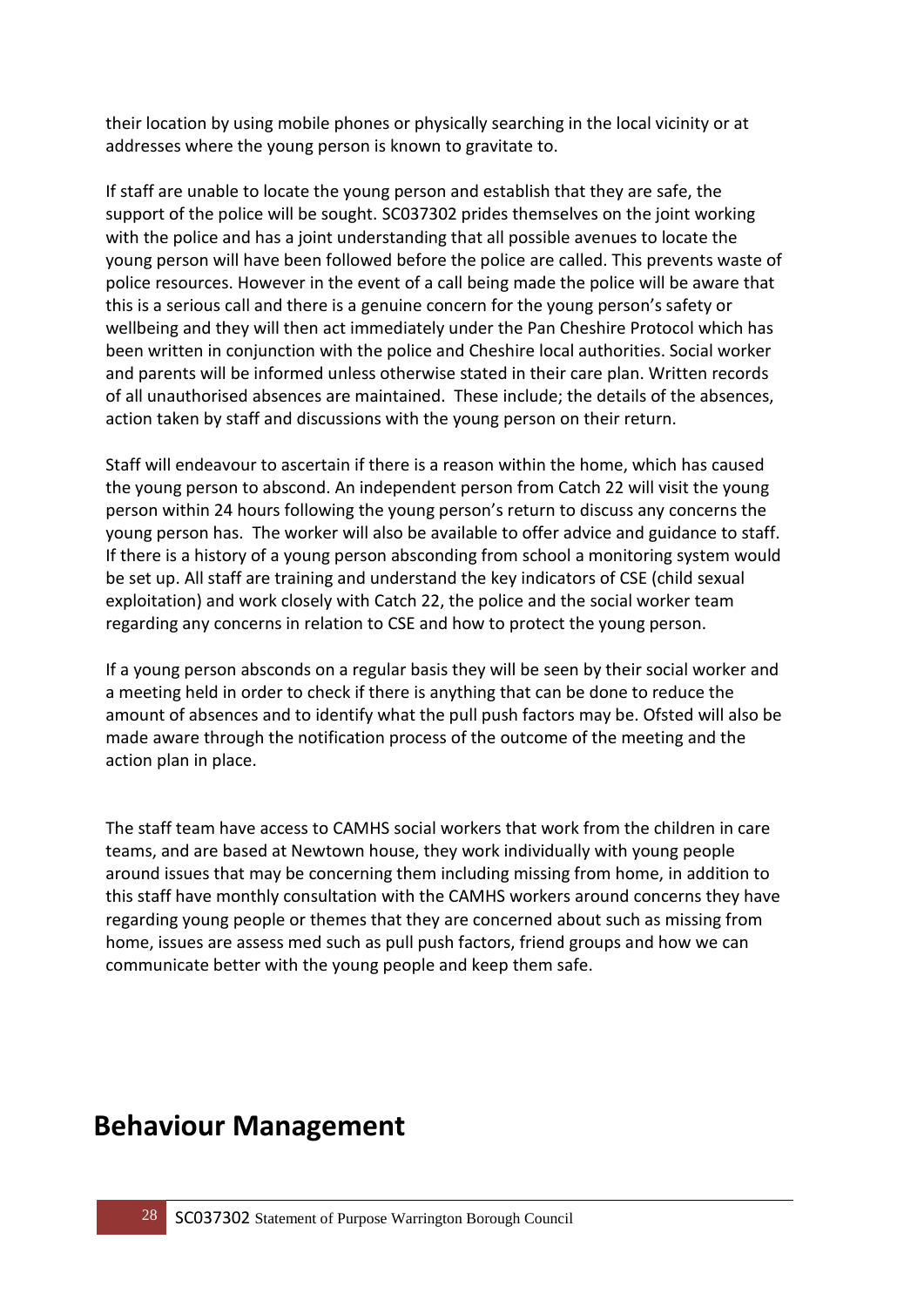#### **Children's Behaviour**

#### **12. A description of the children's home's approach to the surveillance and monitoring of children accommodated there.**

Young people will be made aware that if there are reasons to believe that they have substances or articles in their rooms which are illegal or harmful, or if it is believed that they are keeping something that does not belong to them, staff have permission to search their room. This will happen when the young person is present and the outcome of the search will be recorded.

In addition there are window locks on the young people bedrooms, this is for their safety, to act a prompt not to climb out through the windows, in addition the young people have stated that they feel safer in opening the windows at night when it is warm knowing people cannot get into their bedrooms due to the building being a bungalow. In addition there are bleep alarms on all the exterior doors, this allows the exterior doors to be monitored in the evening with the young people feeling that they are being followed around. In addition this ensures that nobody enters the building without the staff team being aware. There are also bedroom alarms on bedrooms one and two these cannot be heard in the hallway but can in the staff sleep in room next to bedroom two.

#### **14. Details of the children's home's approach to behavioural support, including information about—**

#### **(a) the children's home's approach to the use of restraint with respect to children accommodated there;**

Physical intervention is very rare at SC037302; we believe the emphasis on promoting positive behavior and support young people through difficult times is about knowing the young person as an individual and respecting their needs and preferences.

The staff team are trained in SPACE methods of physical intervention however in line with Warrington policy the main emphasis is one of de-escalation and the use of diffusion, diversion and negotiation prior to any hands on intervention being used. Only in the event of extreme probability of a fatality or serious injury would physical intervention be used.

SPACE training was chosen as it was highlighted to share the same ethos as Warrington Borough Council's residential homes, which is that on self-reflection, rewarding positive behaviour and working on supporting young people to meet their full potential.

This is what SPACE training say about themselves: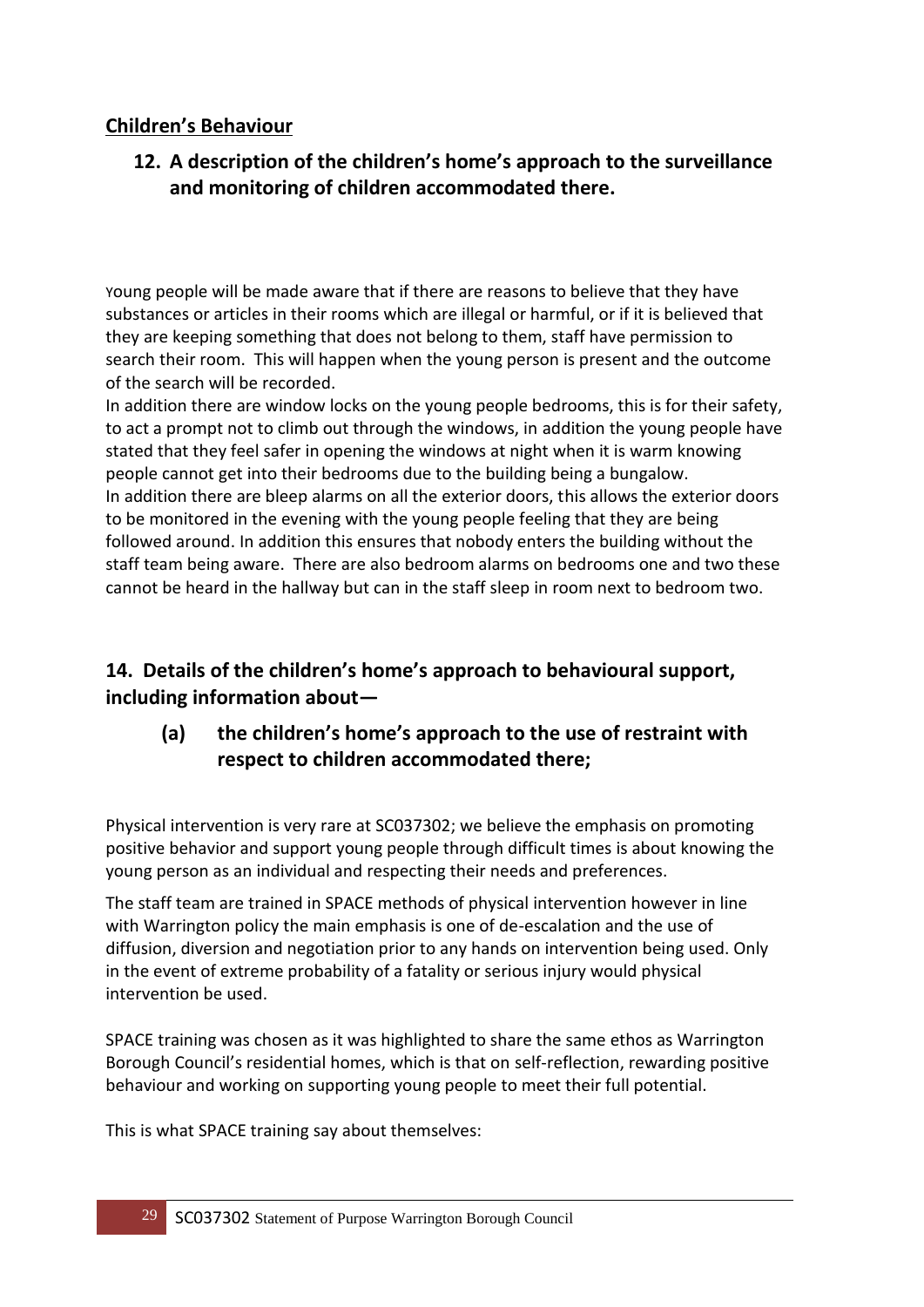SPACE Training has been a trusted name in conflict training for over 20 years. We specialise in Positive Behavioural Support including conflict resolution, challenging behaviour and physical interventions. Our facilitators are skilled in training in Mental Health Services, Customer Care, Learning Disabilities, Child Services, Young Adult Services, Elderly Services, and a wide range of Professional Development areas.

Our **Proactive Approach to Conflict** training offers a real alternative to people working with complex and challenging behaviours. The core philosophy behind our teachings is that by 'proactive working' the need for **physical interventions can be avoided.**

We are accredited by the British Institute of Learning Disabilities (BILD); our conflict training has been built around the **BILD Code of Practice** and has been fully risk assessed. Our training offers excellent value – we are one of the lowest priced BILD Accredited Training Companies in the UK.

Currently the staff team use the strategy of SPACE, which is a qualification gained after intensive training around de-escalation, pull away techniques from situations. Within Holding a young person is an absolute last resort to keep the young person safe from harm, it is not a strategy that is often used and is taken very seriously.

If there has been a situation where by the staff team have had to use break strategies away a full de-brief will take place after the incident with the young person, staff member and any young person that had witness the incident, to ensure that they feel supported.

#### **We at** SC037302 **endorse and embrace that, restraint is not used as a means of punishment.**

What the staff team say about space training

" this training has made me reflect upon my presence and how I present to young people, it has highlighted more to me that if I am positive and calm, it can change a young person's outlook" (staff member from SC037302 December 2013)

In the event of any intervention which leads to a child protection concern this would be referred to the LADO (Local Authority Designated Officer) and reported to Ofsted.

In the event of any physical intervention young people will be offered the opportunity to receive medical attention and will be supported to do so. Any injury sustained in any intervention would be recorded on an accident or incident form.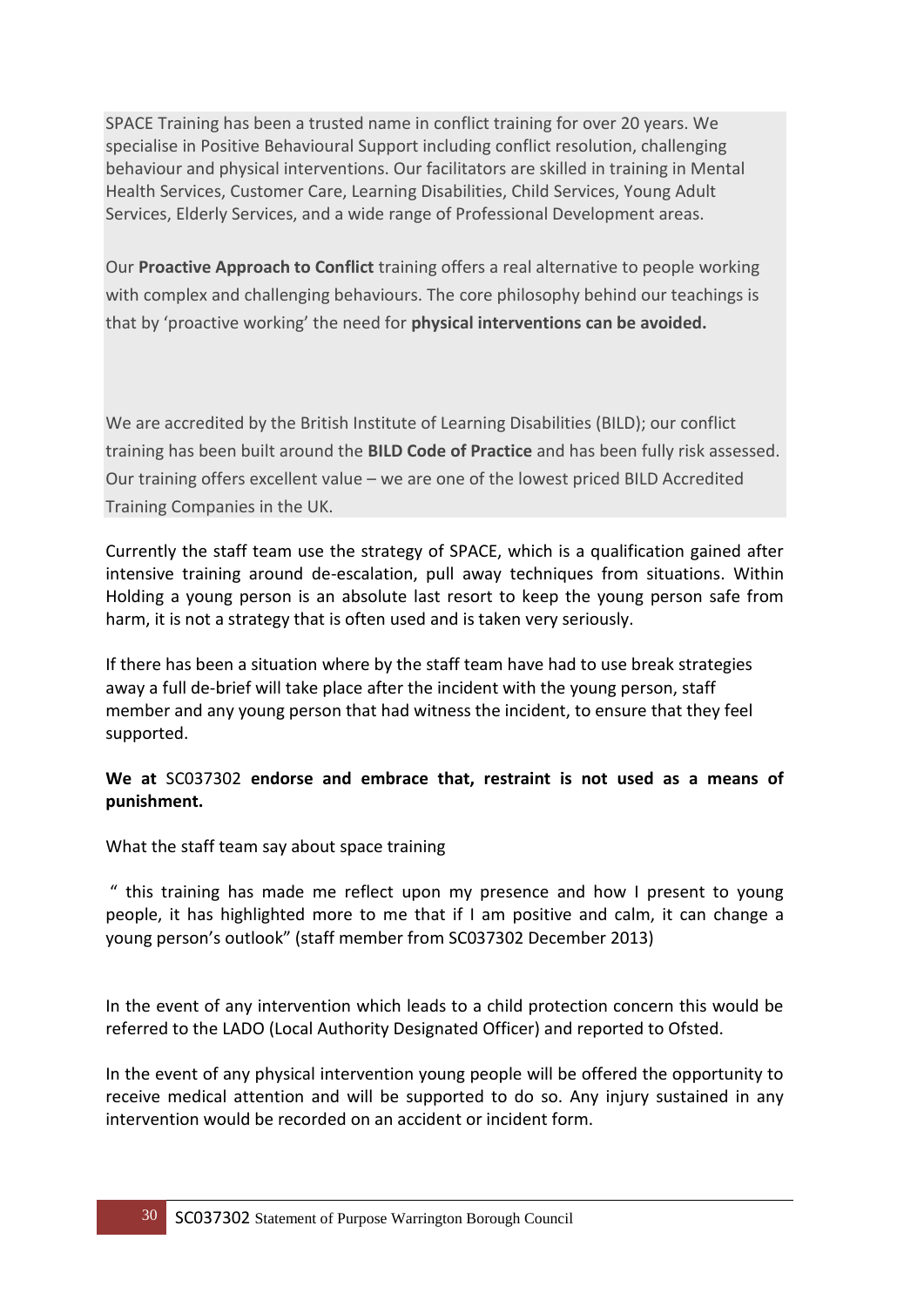Within the home respect for others is promoted both individually and as a group. Fortnightly young people's meetings are held to discuss any ideas or concerns and young people are encouraged to chair the meeting and record their discussions.

SC037302 has clear expectations in relation to standards of behaviour and this is explained to the young person upon admission and is demonstrated by codes of conduct and respect towards the young people from staff. Relationships are based on honesty, trust, mutual respect and recognised good child care practices.

Young people are encouraged to take responsibility for their own actions with positive actions being acknowledged. We believe that being able to support young people with their behaviour is about truly knowing the young person, and the difficulties they are going through, this enables the staff team to truly develop a positive relationship with the young person based upon honestly and trust. This safe environments and nurturing staff team enables young people to make mistakes, but to be supported in dealing with the situation and work towards a positive outcome.

In day-to-day decision making staff always take into account the needs and wishes of the individual young people. With additional thought to the group as a whole and the need to ensure the safety and wellbeing of everyone who lives, works or visits the home.

Staff acknowledge that due to certain circumstances and experiences that the young people have had to endure in their lives this may lead to an unacceptable or dangerous behaviour. At these times it is necessary to make sure that young people are made aware that their behaviour is inappropriate or could be a risk to themselves or others. It may be necessary to put consequences in place that all staff are aware of, to provide a consistent approach. Consequences will be relevant and appropriate to age and level of understanding of the young person. The home also implements the restorative practice approach giving young people the opportunity to take responsibility and ownership of their actions and to understand the impact on others who may have been affected. The ethos being that from a negative experience there can be a positive outcome.

The home primarily focuses on positive reward rather than negative sanctions although it is acknowledged that at times consequences for actions may have to be put in place. Any consequences are recorded and are in line with the legislation in relation to the prohibited sanction list and discussed in a 1:1 session with a the young person.

Staff and local police work closely with young people to encourage them to be positive members of the community and encourage them to understand the consequences of criminal acts both to the victims and to themselves.

Behavioural Management strategies, which are agreed with relevant professionals including social workers together with parents and the young person, are put in place to ensure that there is a consistent approach in addressing unacceptable behaviours and reinforcing positive behaviours. All staff are aware of child protection issues, and are vigilant to any behaviours which may be making a young person's stay in the home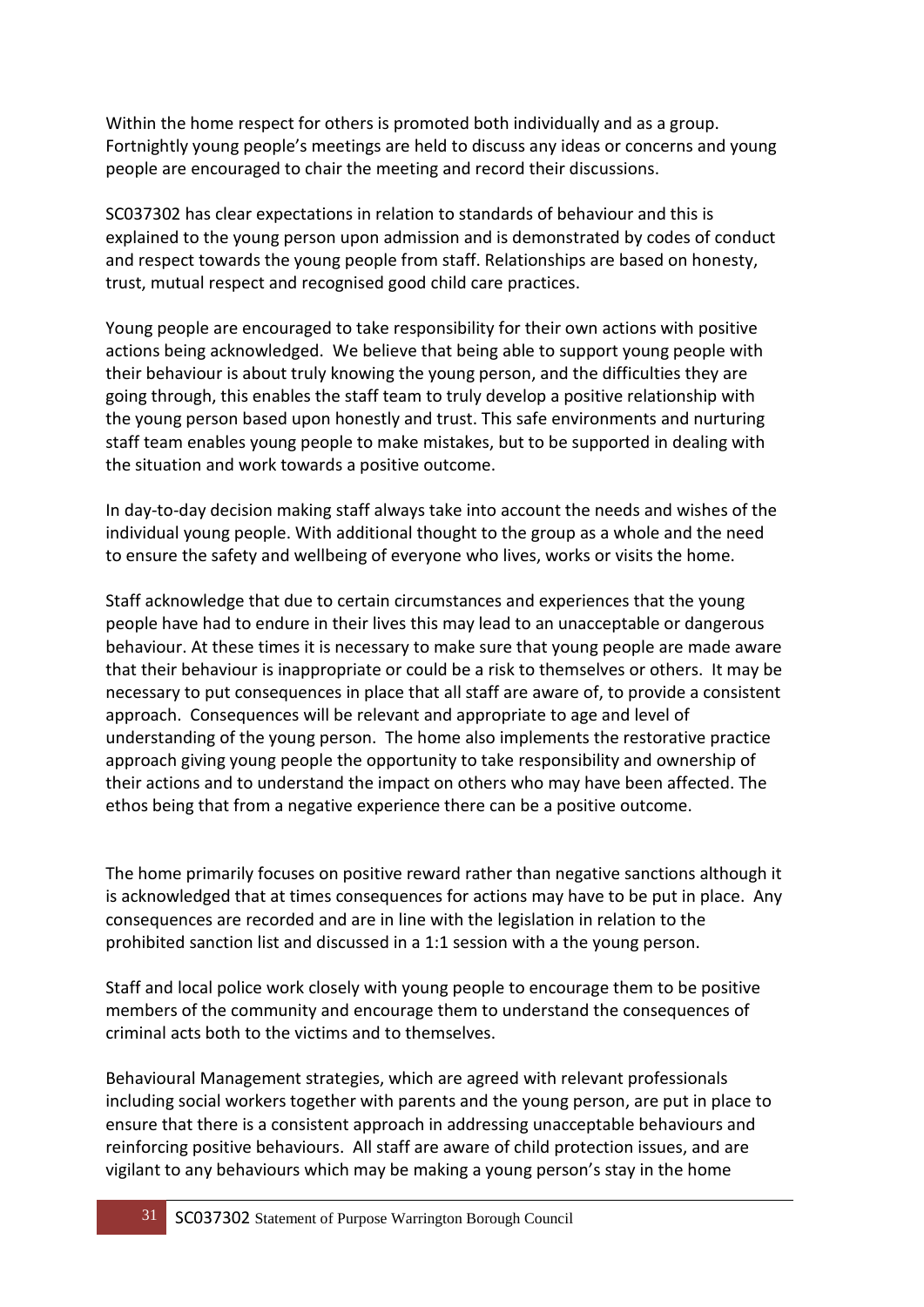unpleasant or unsafe and will take immediate action as required to ensure safeguarding is a priority.

In the event of any physical intervention due to break away strategies being used, young people will be offered the opportunity to receive medical attention and will be supported to do so. Any injury sustained in any intervention would be recorded on an accident form and cross referenced to the restraint report, the incident would be discussed with the social worker, parents, and Ofsted would be notified. In addition after the event the young person is offered time with a senior staff member or their keyworker discuss what happened to work through any things happened and any concerns they may have

#### **(b) how persons working in the children's home are trained in the use of restraint and how their competence is assessed.**

The staff team are trained in SPACE methods of physical intervention however in line with Warrington policy the main emphasis is one of de-escalation and the use of diffusion, diversion and negotiation prior to any hands on intervention being used. Only in the event of extreme probability of a fatality or serious injury would physical intervention be used.

Staff attend a 2 day intense programme of academic work, practical and then an exam to assess competence; this is the aim of SPACE

Working with people who may challenge calls for unique skills, it is our aim to clarify exactly what these skills are, then help people to develop and enhance them. The SPACE Training programme 'A proactive Approach to Conflict' is modular based training that has been specifically designed for care professionals working with children and young people in residential settings.

physical interventions (PI) training meets the standards of the **British Institute of Learning Disabilities Code of Practice**. If you read the statement from one of our Clients in the PDF below, you will see that our training makes a difference and we work in partnership to make it fit your needs.

- Plan **the programme in conjunction with clients in order to ensure that what is delivered is both realistic and relevant**
- Work in **partnership with managers to ensure that the training supports the organisations policies and procedures**
- Specify **clear learning objectives for each programme**
- Provide **high quality hand-outs and other supplementary materials**
- Evaluate **all training from the perspective of both the attendees and the trainer**
- Feedback **any issues arising during training sessions to the client**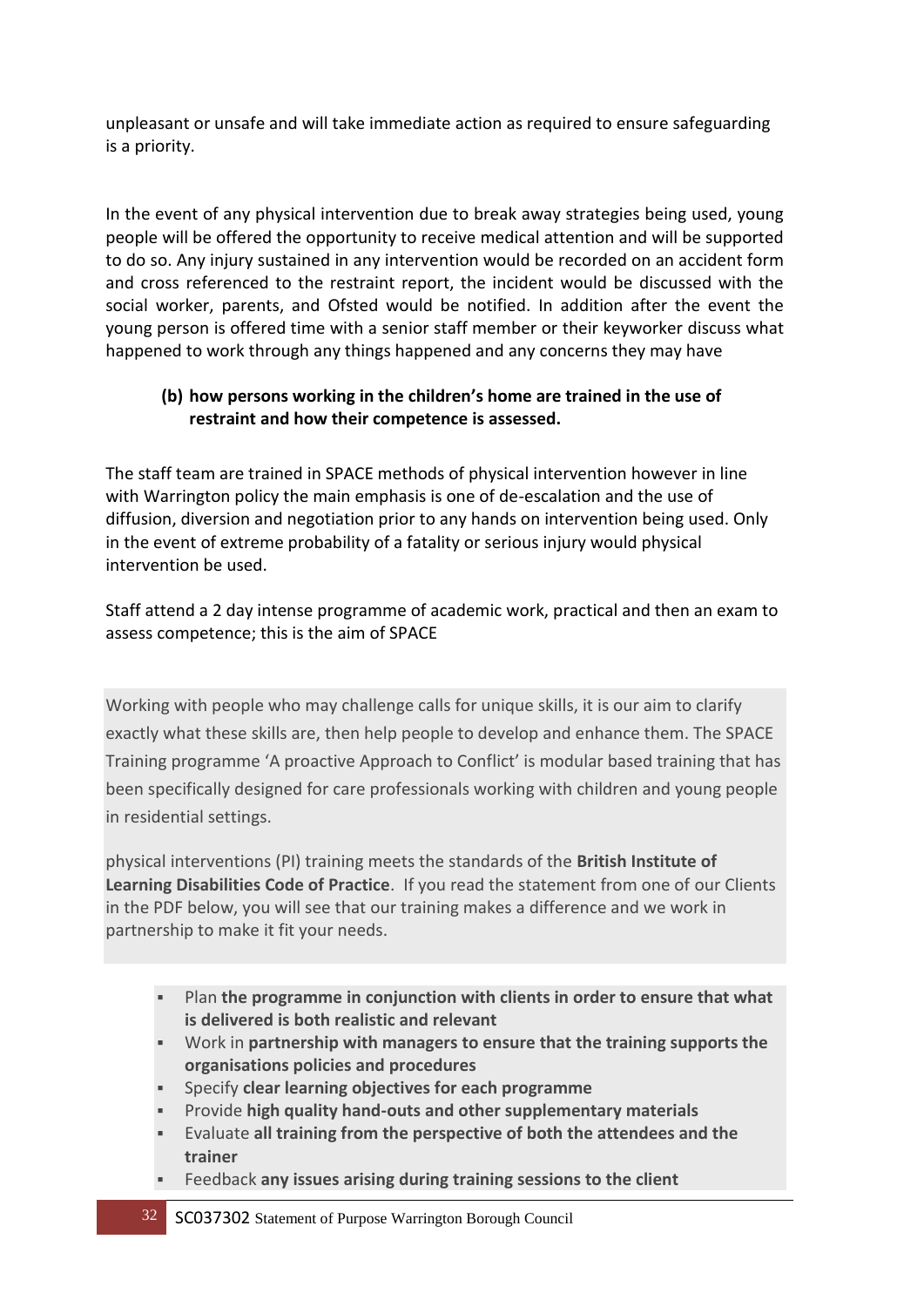- Recognise, embrace and value **the diversity and needs of all participants**
- Maintain **a dedicated database of all training, delegates and outcome.**

Restraint is not used as a means of punishment.

SPACE also offer follow up sessions, whereby they attend team meetings and offer support and guidance regularly to the staff team, to ensure they are fully competent in the strategies they are using.

### **Leadership and Management**

#### **Contact details**

**18.** The name and work address of—

(a) the registered provider (including details of the company owning the children's home);

Warrington Borough Council Families and Wellbeing Directorate New Town House Buttermarket Street Warrington WA1 2NJ Tel 01925 444400

#### **(b) if nominated, the responsible individual;**

Paul Connolly Families and Wellbeing

#### **(b) if applicable, the registered manager.**

Clare Pickering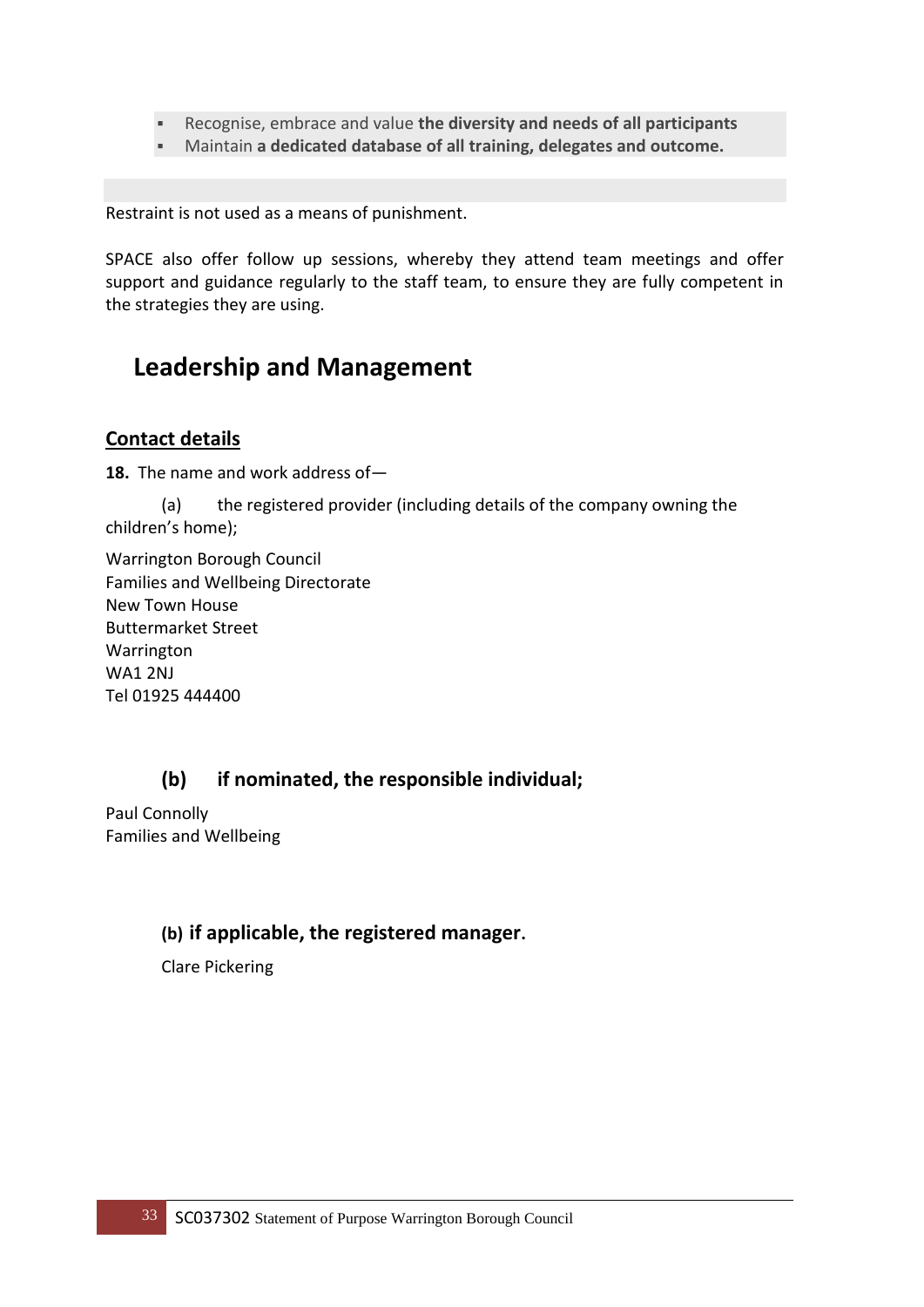#### **Staffing Matters**

**20. Details of the experience and qualifications of staff working at the children's home, including any staff commissioned to provide education and health care.** 

**21. Details of the management and staffing structure of the children's home, including arrangements for the professional supervision of staff employed at the children's home, including staff that provide education or health care**.

The Registered Manager is responsible for ensuring that there is a sufficient numbers of experienced and trained staff in order to ensure that the needs of all young people can be met.

Staff working within the home work on a rota basis, there is the expectation that staff will be flexible to meet the needs of the service and the young people they care for, while remaining within the working time directives.

It is the intention of the management to keep the use of agency staff to a minimum to ensure a consistent approach to supporting the young people. Members of the relief staff team support the regular staff team in the event of annual leave and sickness.

During the night there will be two staff on sleep in duty, sleeping in the allocated staff bedroom. In the event of a young person requiring assistance during the night the sleep in staff member will provide assistance until that young person returns and settles in their bedroom. Sleeping in hours are 11.00pm to 7.00 am.

The staff on duty have access to the Out of Hours team that can be called upon for out of normal hours advice in relation to child care and health and safety issues.

Staff receive monthly reflective supervision and an annual appraisal in line with Warrington policy. Within the supervision session staff will discuss the young people, personal development, workload, team issues, and personal issues affecting their work and will be encouraged to reflect on their own practice. The supervisor will provide constructive feedback to the staff member and develop and action list for the coming month.

Staff meetings occur on a fortnightly basis, where possible. Meetings have an agenda that staff are actively encouraged to participate in, with part of the meeting dedicated to the young people and their progress. Guest speakers are invited to the meetings to support multi-agency working. This makes for positive working relationships between professionals. All meetings are recorded and the minutes signed by all staff working in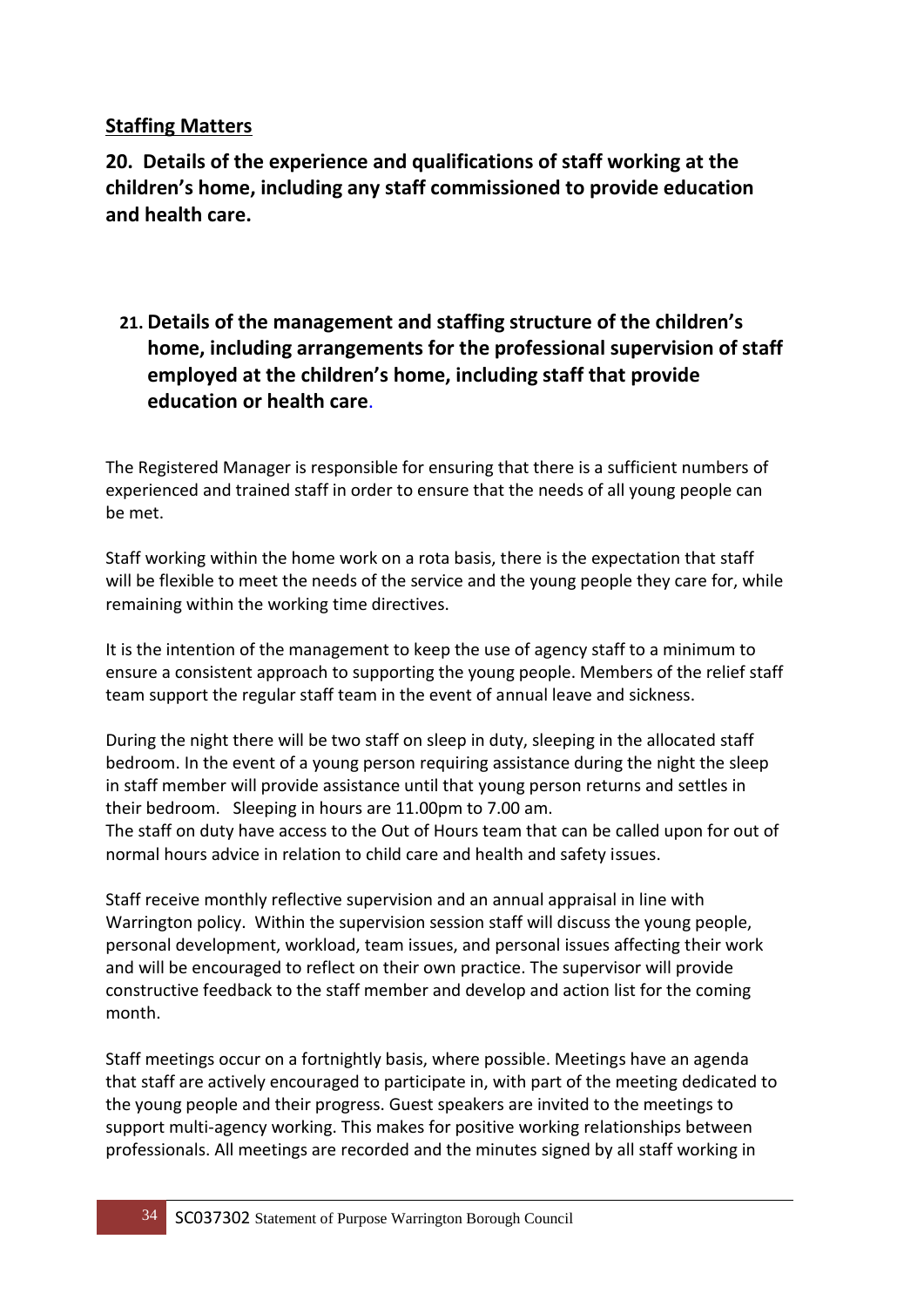the home. In addition to the usual team meetings there are quarterly meetings with staff from other local authority homes.

The team can access a wide variety of training courses both mandatory and optional. This gives staff the opportunity to develop an area of expertise and ensures that the staff who care for our young people are adequately trained to meet their needs.

All training achievements are recorded on a training matrix kept by the Registered Manager. Training issues are considered within supervision and personal development plans.

The registered manager monitors the welfare of the children and young people by a variety of methods; talking to children, daily and monthly checks (Regulation 45) and the supervision of staff. In addition to this there are also monthly inspections, by Elected Members and officers, in accordance with Regulation 44. Ofsted also inspect the service, unannounced, on a twice yearly basis.

There are clear policies and procedures in place which all staff read and sign. Managers and supervisors ensure that the home operates in accordance with the policies and procedures, via the supervision process and team meeting.

The skills, knowledge and experience of the SC037302 staff team are the cornerstone to providing a safe and effective service to children and young people. All staff employed are appropriately trained and qualified and many have significant experience in working with children and fostering services. There is a significant commitment to ensuring the professional development of all staff working at SC037302 and staff are encouraged to undertake a range of post qualifying courses leading to further qualifications. All staff are subject to an annual performance and development plan where future training and development needs are identified.

| <b>Staffing</b>        |                       |                                                                                                                                                                                                   |  |
|------------------------|-----------------------|---------------------------------------------------------------------------------------------------------------------------------------------------------------------------------------------------|--|
| <b>Name</b>            | Job role              | <b>Experience and Qualifications</b>                                                                                                                                                              |  |
| <b>Clare Pickering</b> | Registered<br>manager | Clare has been working with children and young<br>people since 2001 when she joined Warrington<br>Borough Council. From 2001-2005 she worked as a<br>community support worker on the leaving care |  |
|                        | 37 hours              | team and child protection teams, then worked for<br>3 years as a qualified social worker on the disabled<br>children's team, She then went on to gain                                             |  |

### **SC037302 Children's Home - Staff Team**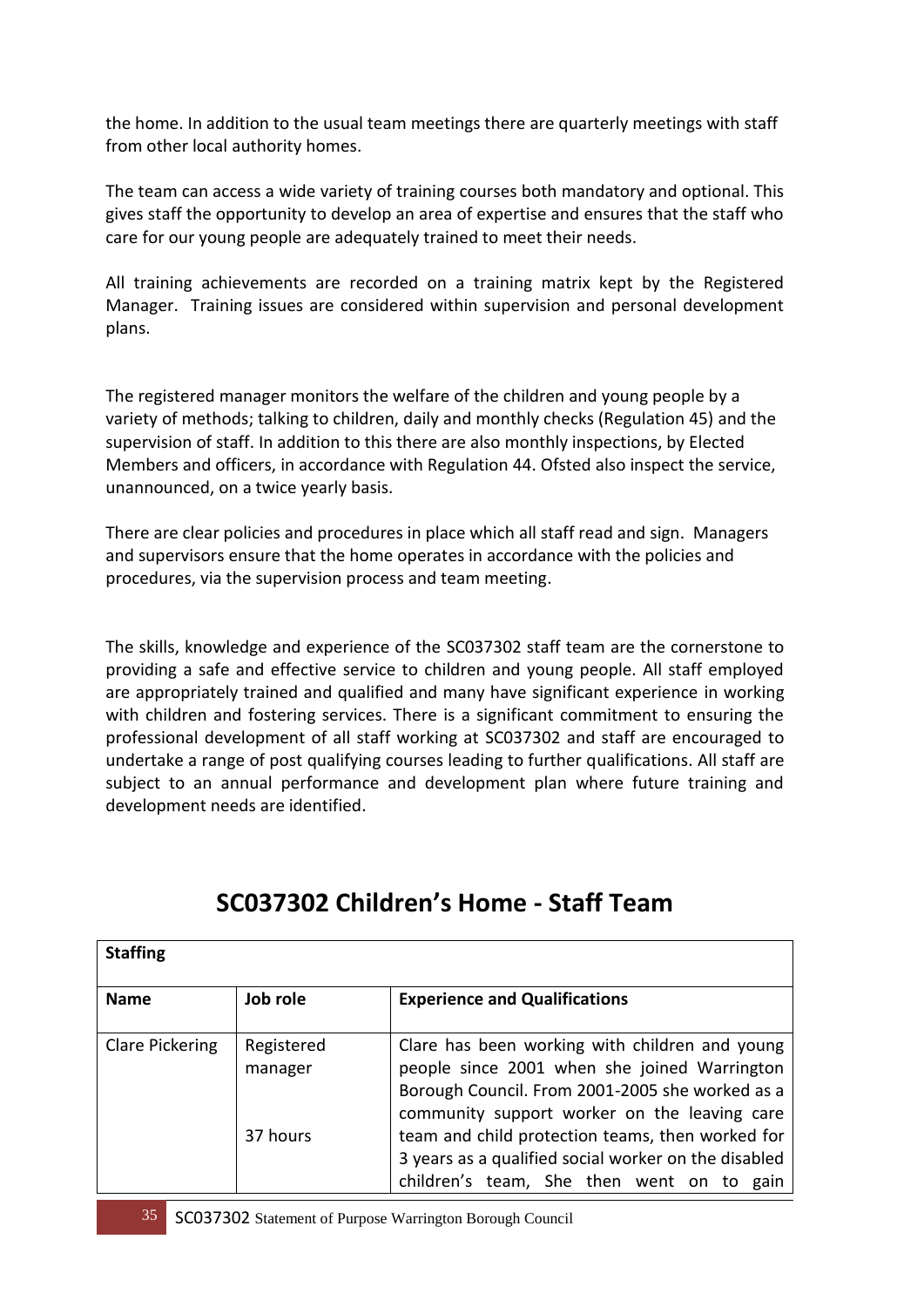|                       |                                                               | promotion to assistant homes manager, where<br>she had 3 years' experience, and two years'<br>experience of working with disabled children and<br>young people as the Registered Manager. Clare's<br>qualifications include a BA Honours in Sociology<br>and Social Policy and a post graduate Diploma in<br>Social Work, as well as NVQ 3 and 4 in caring for<br>children and young people. QCF 5 in Residential<br>Management                     |
|-----------------------|---------------------------------------------------------------|-----------------------------------------------------------------------------------------------------------------------------------------------------------------------------------------------------------------------------------------------------------------------------------------------------------------------------------------------------------------------------------------------------------------------------------------------------|
| Catherine<br>Chandler | Assistant<br>manager                                          | Catherine joined SC037302 on the 27 <sup>th</sup> July 2013,<br>previously Catherine has been a senior residential<br>care worker for advance child care for 7 years,                                                                                                                                                                                                                                                                               |
|                       | 37 hours                                                      | previously to this Catherine had been an acting<br>manager, residential<br>worker,<br>homes<br>care<br>classroom assistant and a nanny, she has extensive<br>knowledge<br>safeguarding,<br>child<br>regarding<br>protection and ensuring young people receive<br>excellent care within a homely environment.<br>Catherine holds her NVQ 2 and 3 in health and<br>social care and will be continuing with her QCF 5 in<br>leadership and management. |
| <b>Caroline Cook</b>  | Residential<br>Admin Assistant<br>(part-time)                 | Caroline joined SC037302 in July 2005. Previously<br>to this Caroline was a school secretary in a large<br>mainstream primary school for ten years. Her<br>previous experience includes parent classroom<br>support and secretary to the PTA.                                                                                                                                                                                                       |
| Teresa<br>Stephenson  | Residential care<br>worker (part-<br>time)<br>24 hours        | Teresa joined SC037302 in February 2003. Teresa's<br>previous experience includes working at the David<br>Lewis Centre with disabled children. Teresa has<br>completed her NVQ 3 in Caring for Children and<br>Young People.                                                                                                                                                                                                                        |
| Katherine<br>Hughes   | Residential care<br>worker (part-<br>time)<br>30 hours        | Katherine joined the service in November 2010 as<br>a casual residential care worker. Katherine has<br>worked in customer services and also for Knowsley<br>Homestart as a volunteer family support worker.<br>Katherine was also a sessional worker for<br>SC037302 and Main stream children home St<br>Katherines.                                                                                                                                |
| Julie Herbett         | <b>Residential Care</b><br>worker (part-<br>time)<br>24 hours | Julie started work on the 7 <sup>th</sup> April 2015, Julie was<br>head of care at chaigeley school in Warrington,<br>where by Julie support young people who were<br>living at the school as a residential placement.                                                                                                                                                                                                                              |
| Lucy Burrows          | Residential                                                   | Lucy worked as a residential childcare worker for                                                                                                                                                                                                                                                                                                                                                                                                   |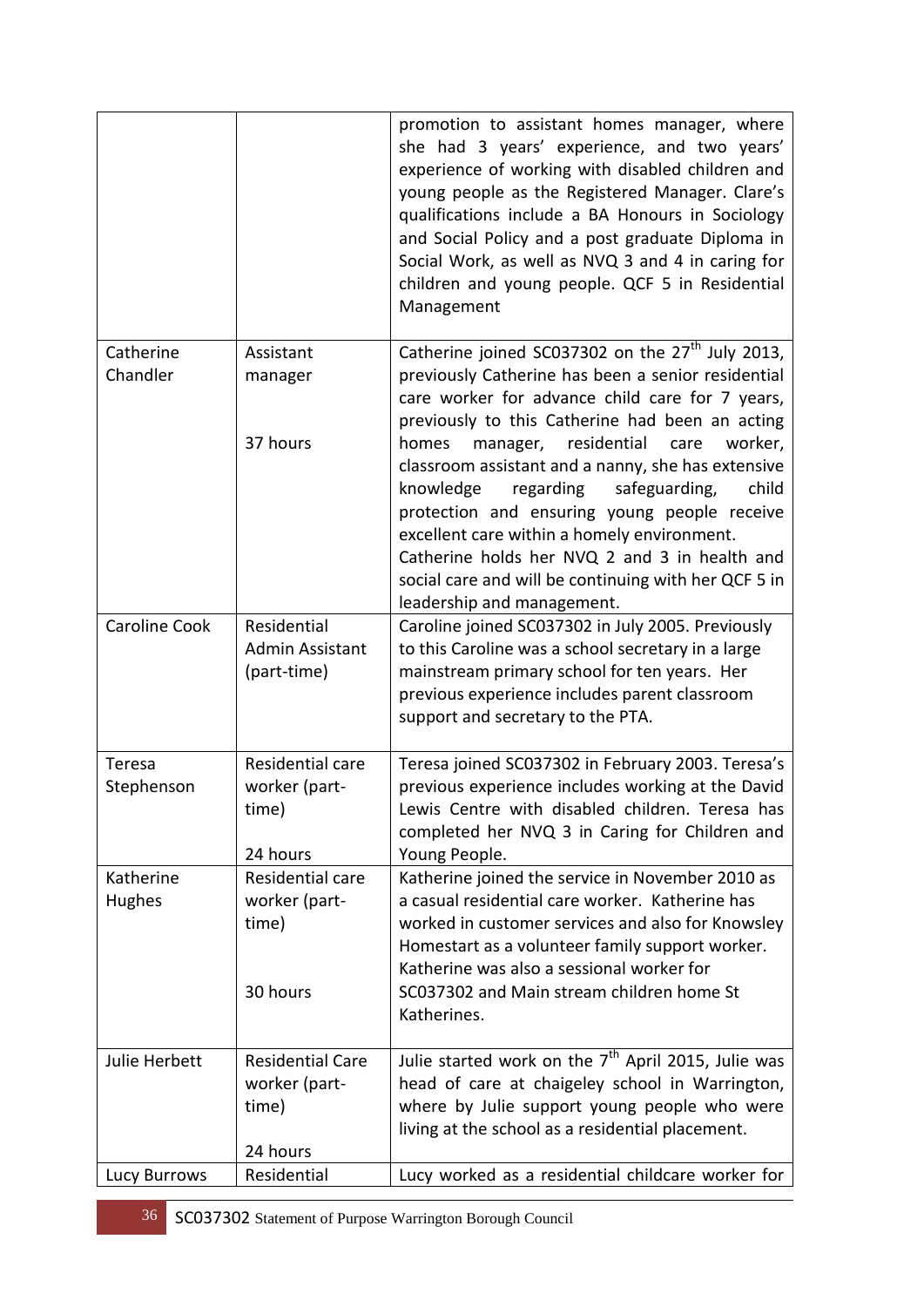|                      | support worker<br>(part-time)<br>20 hours                     | Lancashire County Council on a casual basis. Lucy<br>has four years' experience working with Children<br>and young people with complex physical and<br>learning needs. Lucy has an honours degree in<br>dance studies ad is hoping to start her QCF 3 in                                                                                   |
|----------------------|---------------------------------------------------------------|--------------------------------------------------------------------------------------------------------------------------------------------------------------------------------------------------------------------------------------------------------------------------------------------------------------------------------------------|
| <b>Gareth Morris</b> | Residential<br>Care<br>worker<br>(part-<br>time)<br>30 hours  | Children and Young People.<br>Started on the 16 <sup>th</sup> June 2015, he has vast amount<br>of experience in working within children's homes<br>and had previously been a manager, this was<br>primarily in wales. Gareth has completed his NVQ<br>level 3.                                                                             |
| <b>Lynsey Shiels</b> | Residential<br>support worker<br>(part-time)<br>20 hours      | Lindsey has worked for Warrington Borough<br>Council for over 5 years, and has supported young<br>adults with complex behaviours and health needs,<br>including ASD.<br>Lindsey started work at SC037302 in February<br>2014.<br>She will be working towards her NVQ3 in caring<br>for Children and Young people.                          |
| Alison Leigh         | Residential<br>Care<br>Worker<br>(Full-<br>time)<br>37 hours  | Alison Leigh was a state registered nurse, and<br>came to work in Warrington children residential<br>services in 2005 as a waking night worker, Alison is<br>qualified with her NVQ 3, and has been a<br>residential care worker since March 2012. Alison<br>has worked both within main stream children<br>homes and disability services. |
| Vacancy              | Residential<br>Care<br>Worker<br>(Full-<br>time)<br>37 hours  |                                                                                                                                                                                                                                                                                                                                            |
| Jean Francis         | <b>Residential Care</b><br>Worker (Full-<br>time)<br>37 hours | Jean has 14 year's residential experience working<br>with children and young people, with emotional<br>and behaviour difficulties. Previously as a waking<br>night worker and since 2012 as a residential care<br>worker.<br>NVQ 3 in caring for children and young people                                                                 |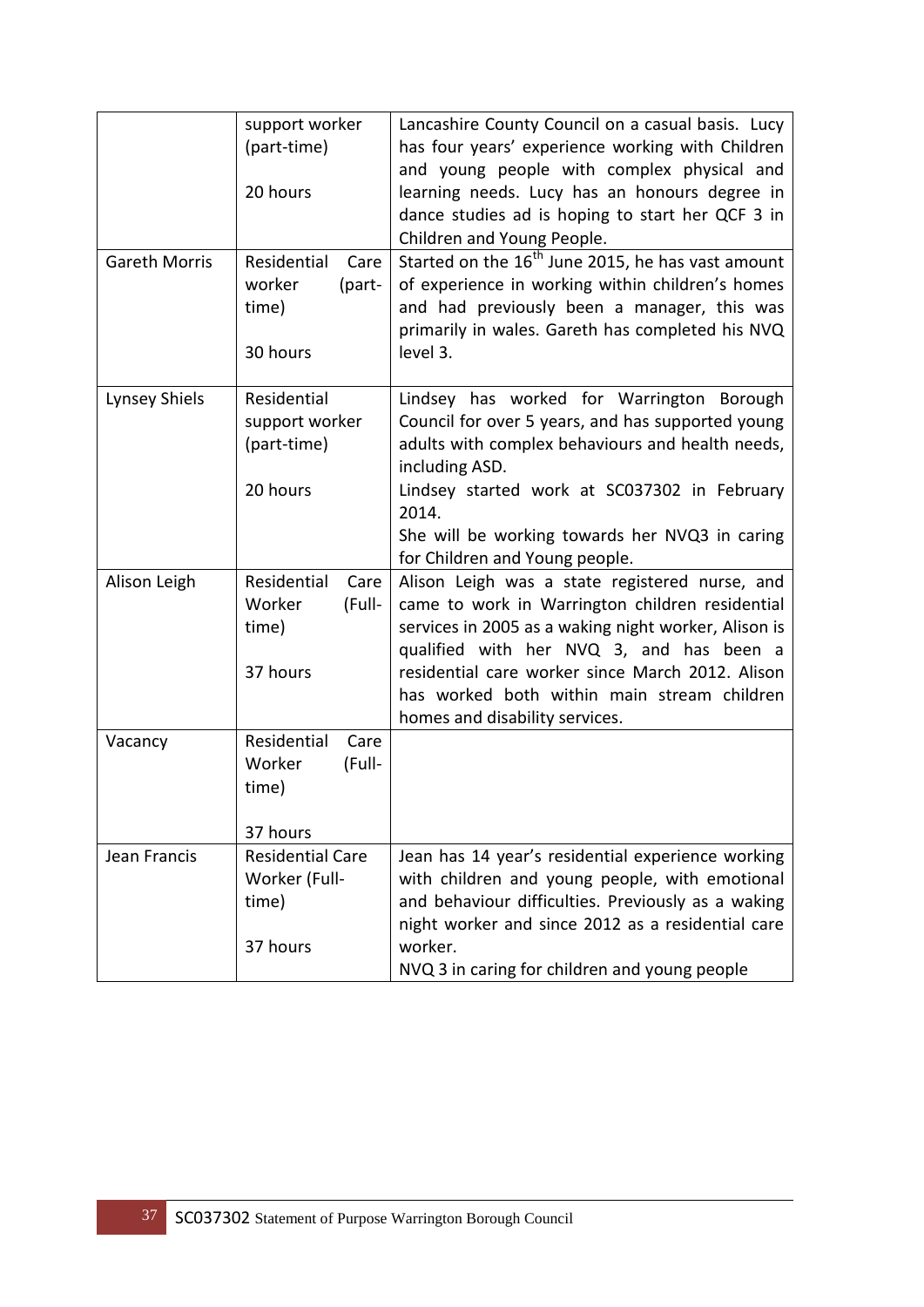### **Care Planning**

The aim of the care plan is to ensure that the young person is given all relevant support to have their individual needs addressed and where possible their thoughts, feelings and wishes taken into consideration.

The objective of the plan is to provide a template for a consistent approach to the young person's care and acts as a point of reference for all staff and other professionals to access.

The Registered Manager oversees practice and communication in the home and ensures that communication between team members and other professionals provides consistency in approach to service delivery.

We advocate strongly that at SC037302 it is important to ensure that young people are equipped to move on to their own accommodation or to another placement. Work towards achieving independence will start as soon as the young person moves into the home. We will work at the young person's individual pace taking into account their own level of ability at the time and providing appropriate support and encouragement where required.

In the six months prior to a young person moving to independent living they will be issued with an independent skills booklet. Staff will help the young person work through the booklet. The booklet will provide evidence of the young person's ability and competence to complete such tasks as basic first aid, cooking and food hygiene. This will then provide landlords with evidence that the young person taking any tenancy is practically ready for adult life. Emotional support is also included in the booklet with signposting for young people to access services in the event of them requiring additional support.

When a young person is 15 years 9 months a member of staff will work with the young person, their social worker and all others involved to produce an assessment of need and a pathway plan. This will take into account the young person's health, education, accommodation, financial situation, contact arrangements and methods of support and leisure activities.

Prior to leaving care the team at SC037302 will assist young people to purchase items they may require in their new accommodation with an emphasis on budgeting and quality of products made to last.

Arrangements for moving on are planned during the review process in consultation with the young person, their family and other professionals. The Independent Reviewing Officer will be informed at every stage of any plan to move a young person and the reason behind the move. If the young person voices any concerns around the proposed move consideration will be given to their reservations and alternatives may be considered if it is thought appropriate.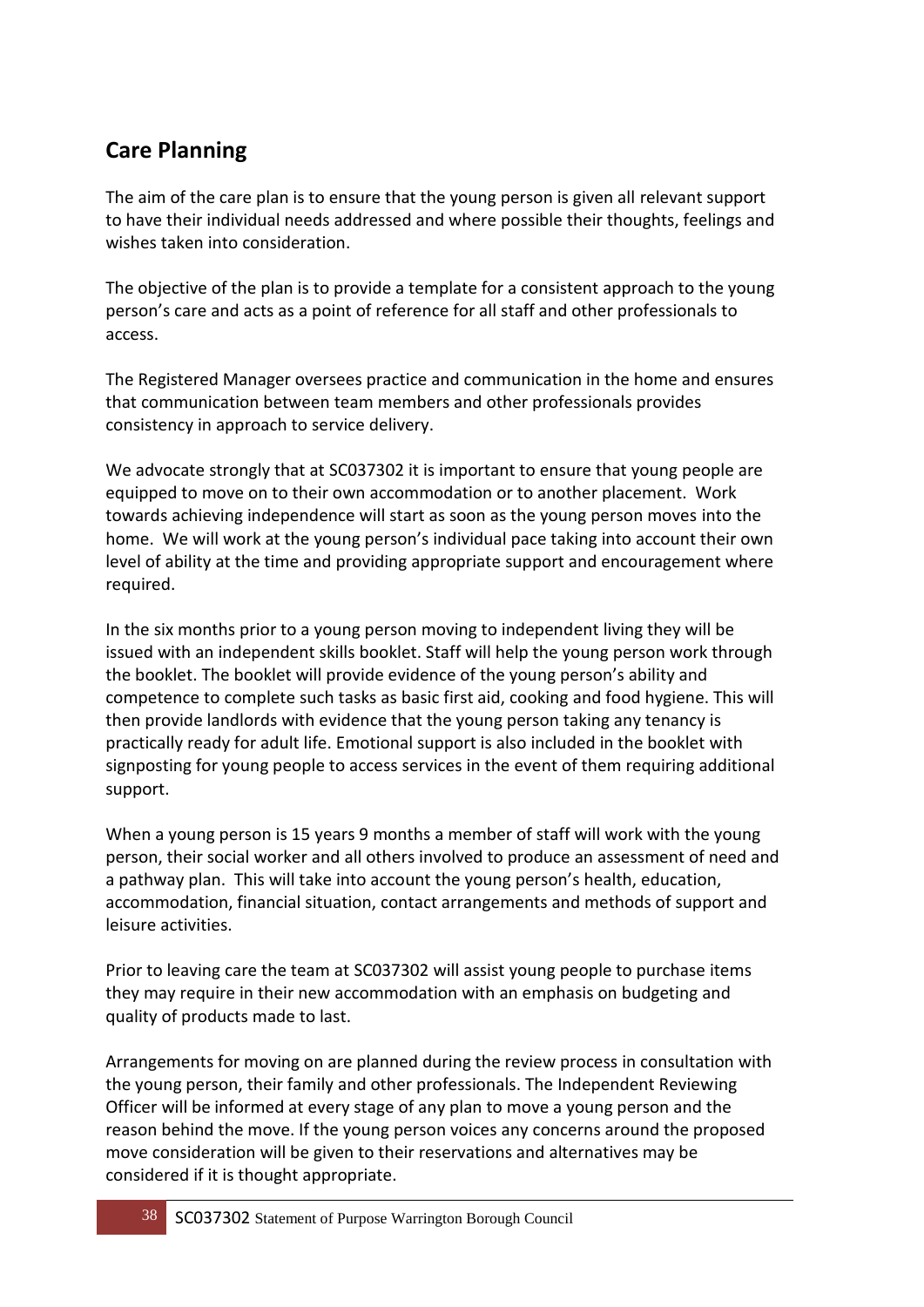If it is agreed the young person is moving on to a new placement introductions will be made over a set agreed time with the young person having the opportunity to form relationships with any new carers prior to moving from SC037302.

We acknowledge that this can be a very difficult time for young people and staff will support the young people during the transition period listening to any concerns the young person may have and supporting them to address any difficulties they may be facing.

In some circumstances SC037302 staff will make appropriate arrangements to continue contact for an agreed period of time. This will be individually evaluated to meet the young person's needs.

The staff team believe that any move on from the home should give young people an opportunity to disengage from those who they have become close to so memories of being at SC037302 are positive ones.

We do however accept that there may be occasion when in the event of exceptional circumstances the placement may need to end at short notice. In such cases the move will be handled in a sensitive manner and staff will endeavour to make the experience as positive as possible. Only in extreme circumstances such as safeguarding will the young person not be given notice of any intended move.

Preparing young people for adult life is very important; therefore each young person is encouraged to assist with daily home activities including washing of their laundry and cleaning of their bedroom appropriate to their age.

To minimise the risk of harm to young people it is the responsibility of all staff to ensure that health and safety guidelines are upheld. In relation to hazardous chemicals staff will ensure that health and safety regulations are followed and product data sheets are available to forward to the hospital in the event of burns or ingestion.

As SC037302 is a family group home a menu is devised with the young people inputting to the weekly choices and an alternative to the main meal will be available at each meal time.

All meals and alternatives will be devised taking into consideration the need for a healthy and nutritional diet with a variety of different cultural meals to encourage young people to develop their taste palate and to maintain a healthy body. Snacks will be available with an emphasis on healthy snack.

The purchase of the food eaten by the young people supports both local businesses and local supermarket provision. Young people are encouraged to engage in shopping and the preparation and cooking of meals to support their steps towards achieving independence.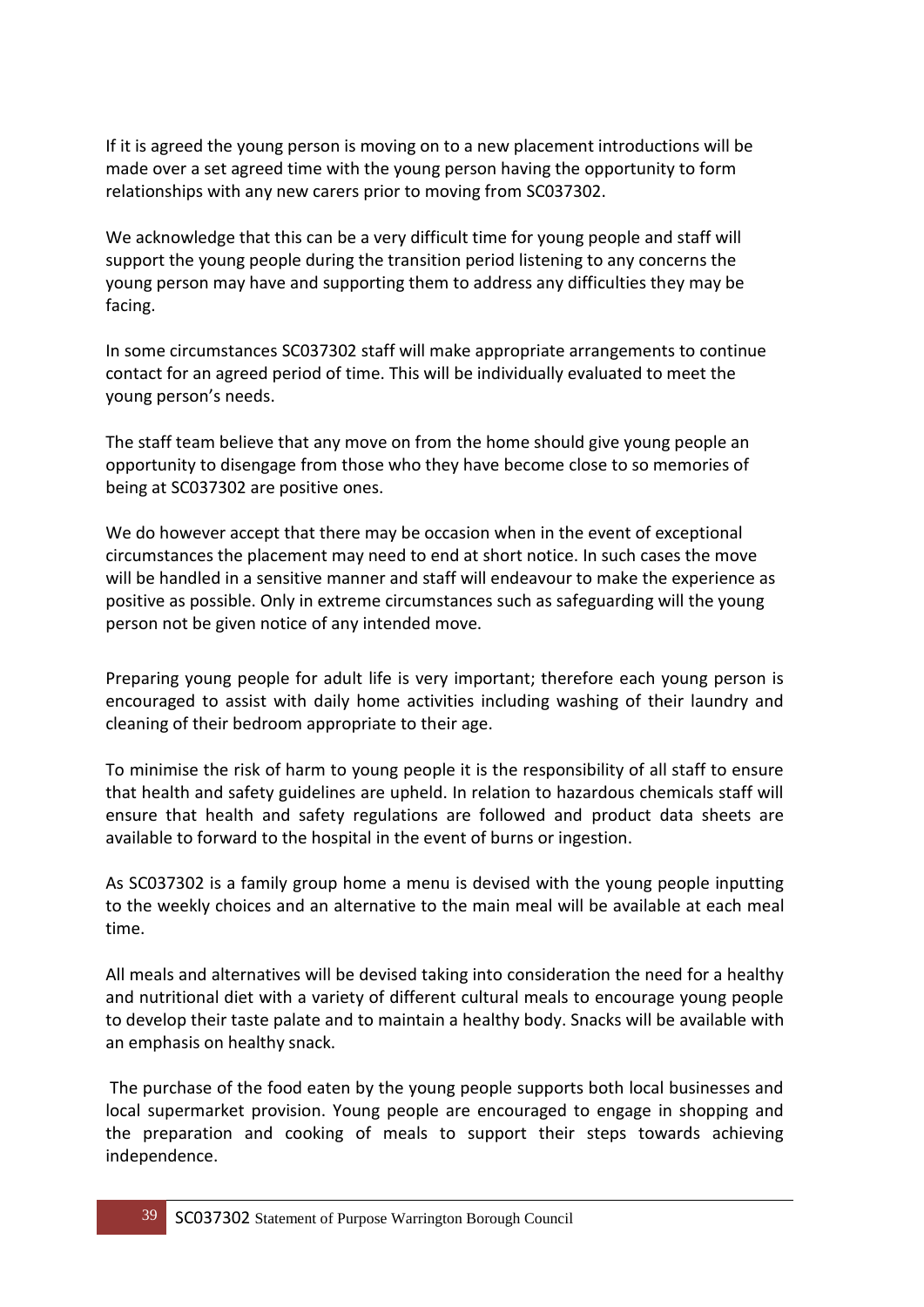All staff are trained in food hygiene and as young people work towards independence they are also encouraged to undertake the basic food hygiene certificate. This will include the understanding of cross contamination of foods and personal hygiene standards which will help minimise the risk of food poisoning.

Any individual identified dietary needs will be recorded and meals stored, prepared and cooked in line with any special requirements by staff that has the knowledge and skills.

The home has access to a computer where young people and staff can print off different recipe ideas from a variety of different countries and cultures.

It is the responsibility of all staff to prepare young people for their adult life and this includes budgeting and saving skills. With this in mind staff will support and encourage young people to spend their pocket money wisely.

We acknowledge that young people will want to spend money on items such as sweets; however staff will promote positive spending during sessions of direct work with each individual young person.

There may be occasional times when pocket money will be supervised. This will be evaluated in line with the young person risk assessment and care plan.

We believe that stability is the key and that young people need to feel safe and secure at SC037302, young people feel confident that staff will not give up on them.

#### **Any criteria used for the admission of children to the children's home, including any policies and procedures for emergency admission.**

Young people will only be accommodated after careful consideration of their needs, with a belief that we can provide the right environment. Consideration will be given to the impact of any other young person in at SC037302. Prior to any agreement of a placement an impact risk assessment will be completed by the Registered Manager. The final judgement in relation to acceptance of a referral will be made by those with in-depth knowledge and understanding of the current young people living at SC037302. The final decision as to the agreement of the placement lies only with the Registered Manager and in their absence the Assistant Manager.

SC037302 does not accept direct access admissions and also does not accept emergency referrals from the police or YOT.

Placements which may be required at short notice can only be authorised by the Registered Manager or the Responsible Individual.